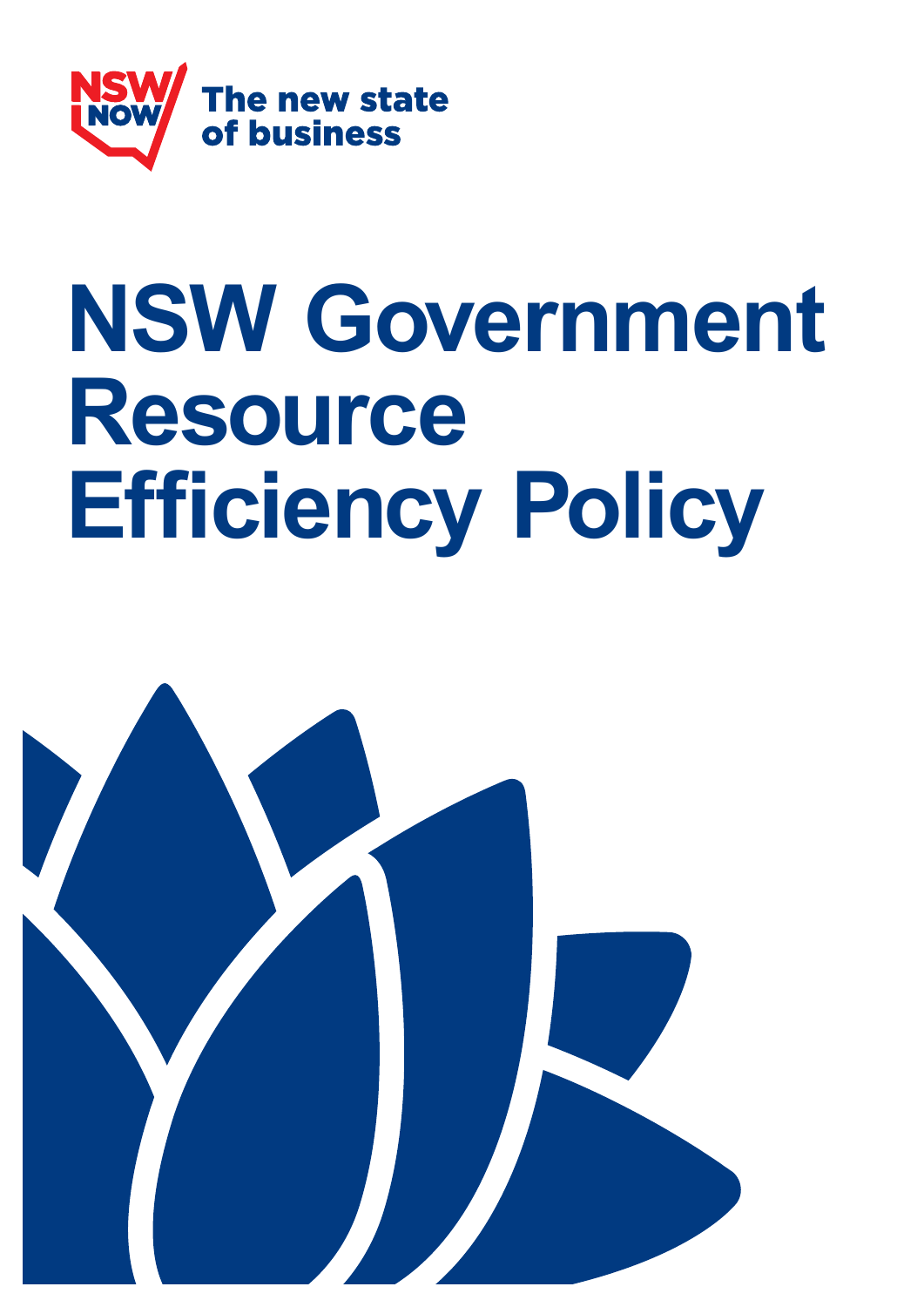#### © 2014 State of NSW and Office of Environment and Heritage

The State of NSW and Office of Environment and Heritage are pleased to allow this material to be reproduced in whole or in part for educational and non-commercial use, provided the meaning is unchanged and its source, publisher and authorship are acknowledged.

The Office of Environment and Heritage (OEH) has compiled this in good faith, exercising all due care and attention. No representation is made about the accuracy, completeness or suitability of the information in this publication for any particular purpose. OEH shall not be liable for any damage which may occur to any person or organisation taking action or not on the basis of this publication. Readers should seek appropriate advice when applying the information to their specific needs.

Published by: Office of Environment and Heritage 59 Goulburn Street, Sydney NSW 2000 PO Box A290, Sydney South NSW 1232 Phone: (02) 9995 5000 (switchboard) Phone: 131 555 (environment information and publications requests) Phone: 1300 361 967 (national parks, general environmental inquiries and publications requests) Fax: (02) 9995 5999 TTY users: phone 133 677, then ask for 131 555 Speak and listen users: phone 1300 555 727, then ask for 131 555 Email: [info@environment.nsw.gov.au](mailto:%20info%40environment.nsw.gov.au?subject=) Website: [www.environment.nsw.gov.au](http://www.environment.nsw.gov.au)

#### **Report pollution and environmental incidents**

Environment Line: 131 555 (NSW only) or [info@environment.nsw.gov.au](mailto:info@environment.nsw.gov.au) See also [www.environment.nsw.gov.au](http://www.environment.nsw.gov.au)

ISBN 978 1 74359 721 7 OEH 2014/0567 July 2014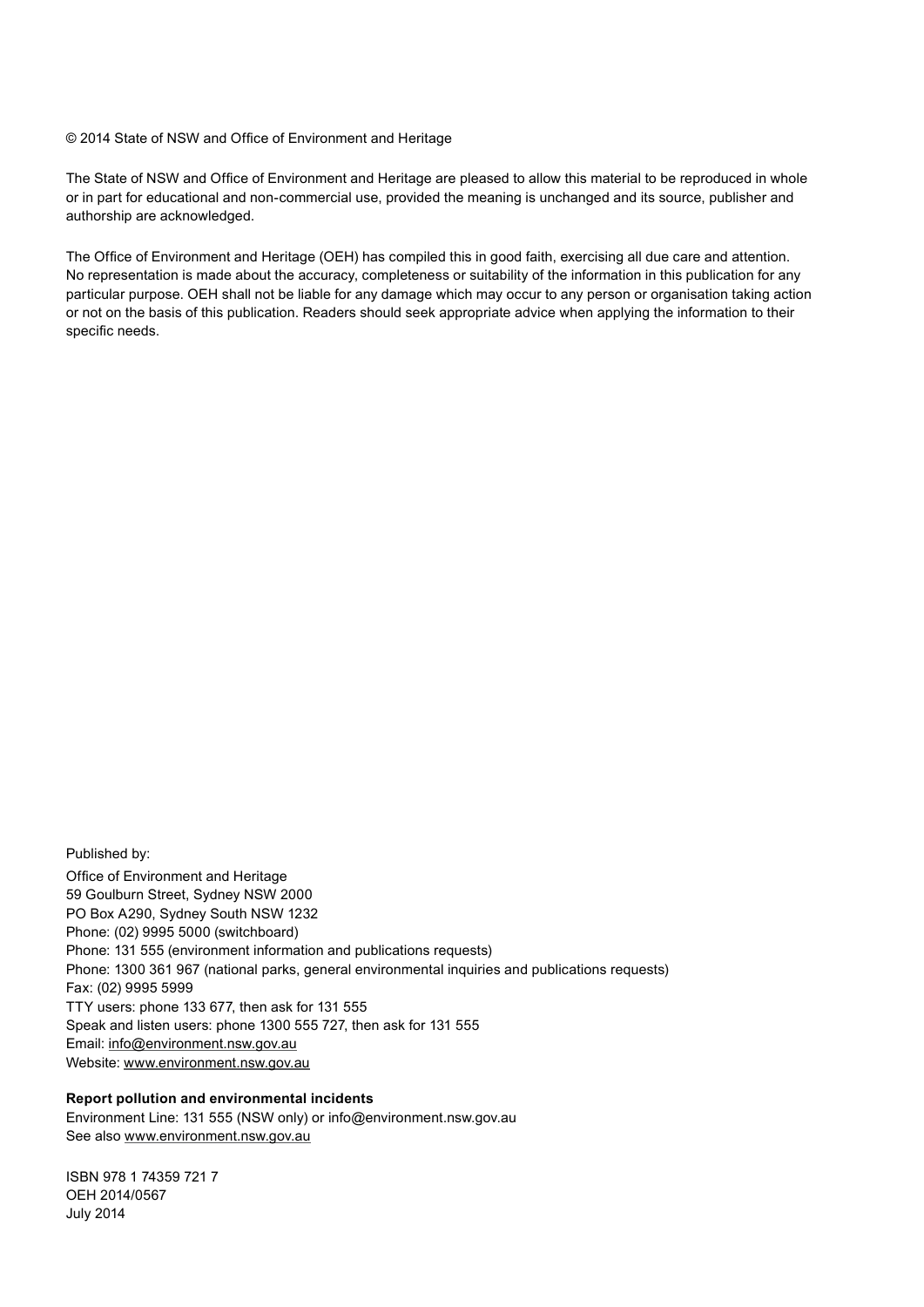### **Foreword**



**Rob Stokes MP** Minister for the Environment Minister for Heritage Minister for the Central Coast Assistant Minister for Planning

Our vision is for a resource productive public sector that provides better services to the NSW community with less impact on the environment.

The NSW Government Resource Efficiency Policy will reduce the cost of providing core services and make resource efficient products and services more accessible to the people of NSW.

The NSW Government spends more than \$500 million per year on energy, water and waste.

These costs can be reduced by adopting simple, cost effective technologies and practices. This policy makes these measures part of the day to day business of NSW Government agencies.

The NSW Government is a big purchaser, so when we make resource efficiency standard practice, better products and services become more accessible and affordable to NSW businesses and households.

With this policy, the NSW Government is setting an example in addressing the challenge of rising resource costs, and reducing impacts on our economy, environment and community.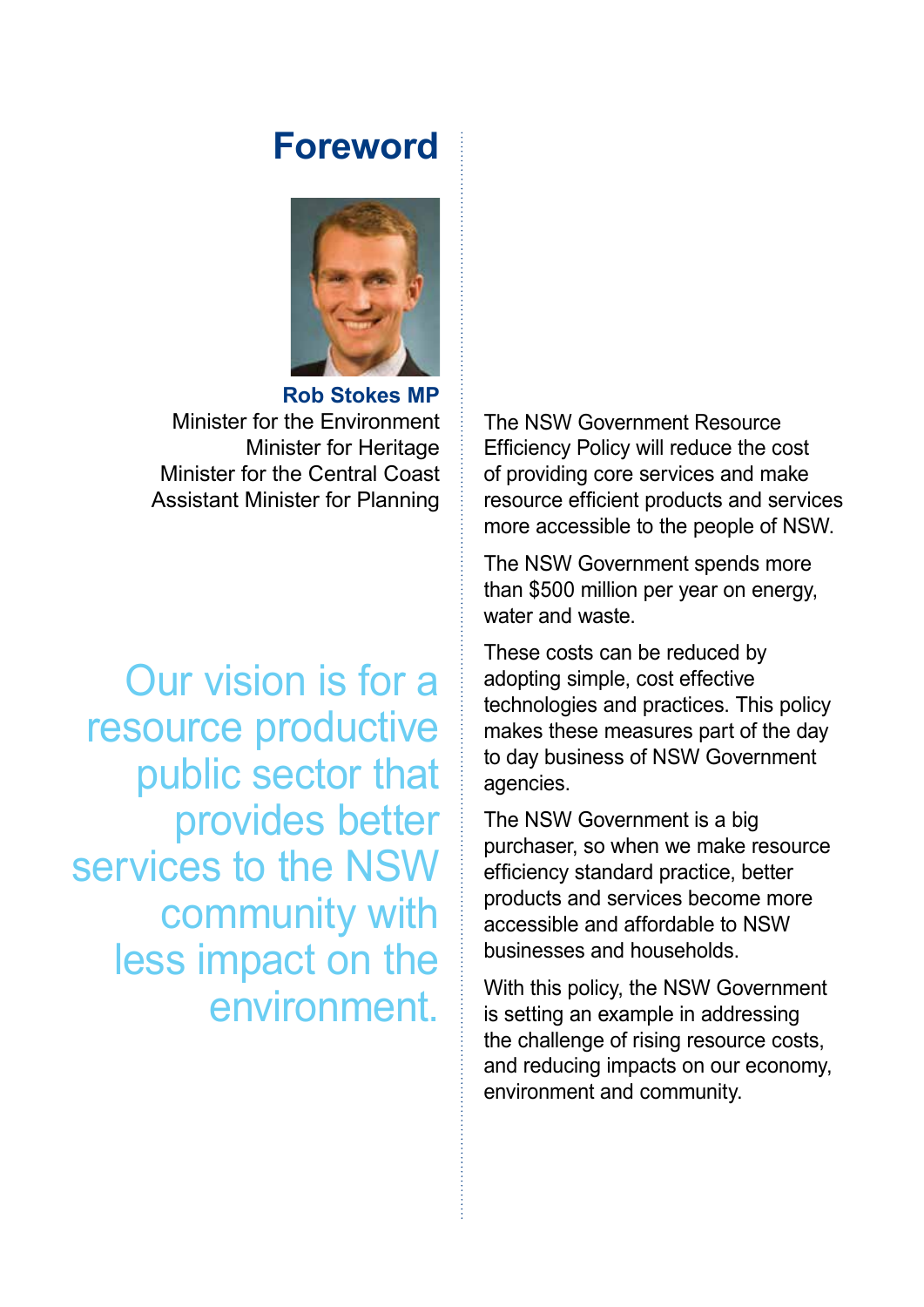## **Contents**

| <b>Introduction</b>                      |                |
|------------------------------------------|----------------|
| Overview                                 | $\overline{2}$ |
| <b>Energy</b>                            | 3              |
| Water                                    | 9              |
| <b>Waste</b>                             | 11             |
| Clean air                                | 12             |
| Reporting                                | 14             |
| <b>Appendix 1: Glossary</b>              | 15             |
| Appendix 2: Clean air emission standards | 17             |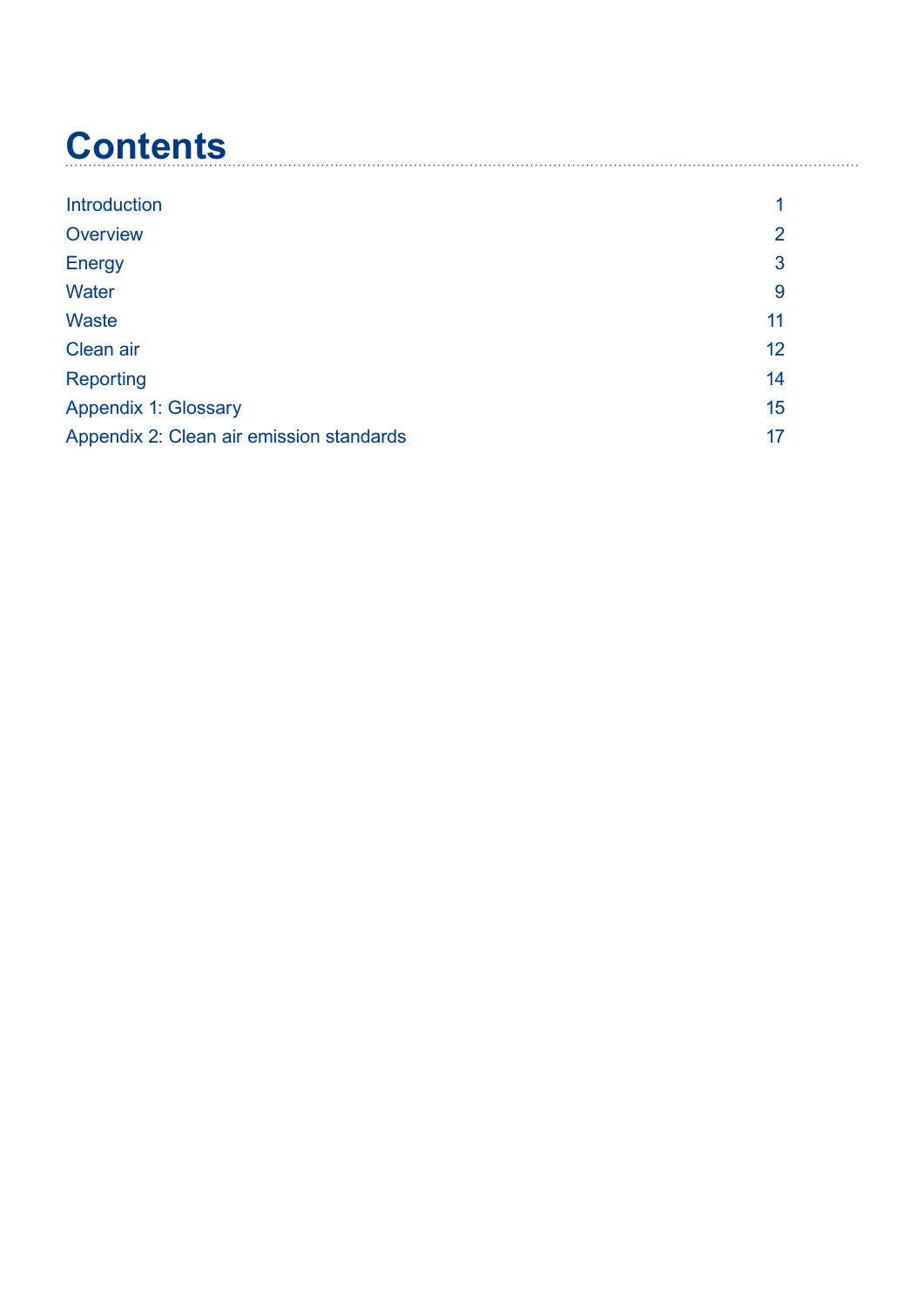### **Introduction**

The aim of the NSW Government Resource Efficiency Policy is to reduce the NSW Government's operating costs and lead by example in increasing the efficiency of the resources it uses.

The policy will help to ensure NSW meets the goals of *[NSW 2021: A plan to make NSW number one](http://www.2021.nsw.gov.au)*. It aims to drive resource efficiency by NSW Government agencies in three main areas – energy, water and waste – and also reduce harmful air emissions from government operations.

This policy will ensure NSW Government agencies:

- meet the challenge of rising costs for energy, water, clean air and waste management
- use purchasing power to drive down the cost of resource-efficient technologies and services
- show leadership by incorporating resource efficiency in decision-making.

This policy replaces the previous NSW Government Sustainability Policy and streamlines reporting under the Waste Reduction and Purchasing Policy (WRAPP). It supports goals and targets in *NSW 2021* and delivers NSW Government actions from the:

- *[NSW Energy Efficiency Action Plan](http://www.environment.nsw.gov.au/energyefficiencyindustry/policy.htm)* to drive government agencies to undertake energy efficiency projects
- *[NSW Renewable Energy Action Plan](http://www.resourcesandenergy.nsw.gov.au/energy-consumers/sustainable-energy/renewable-energy-action-plan)* to encourage renewable energy development in NSW and support midscale solar projects
- *[Draft NSW Waste Avoidance and Resource Recovery Strategy 2013–21](http://www.epa.nsw.gov.au/warr/WARRStrategy2013.htm)* to reduce the generation of waste and make better use of resources
- NSW Auditor-General's report, *[Building Energy Use in NSW Public Hospitals](http://www.audit.nsw.gov.au/Publications/Performance-Audit-Reports/2013-Reports/Building-energy-use-in-NSW-public-hospitals)*, which recommends investment in energy efficiency and improved energy benchmarking
- *[Data Centre Reform Project](https://www.finance.nsw.gov.au/inside-dfs/information-communications-technology/data-centre-reform-project)* that will consolidate the NSW Government's data centres into two new highly efficient centres.

This policy covers all general government sector agencies, generally on a whole-of-cluster basis: www.dpc.nsw.gov.au/ data/assets/pdf file/0005/126086/Government\_sector\_employment\_arrangements.pdf

Performance against this policy will be monitored by agencies publishing annual statements (electronically or otherwise).

Local government, state-owned corporations, public trading enterprises and public financial enterprises are strongly encouraged to adopt this policy's approach.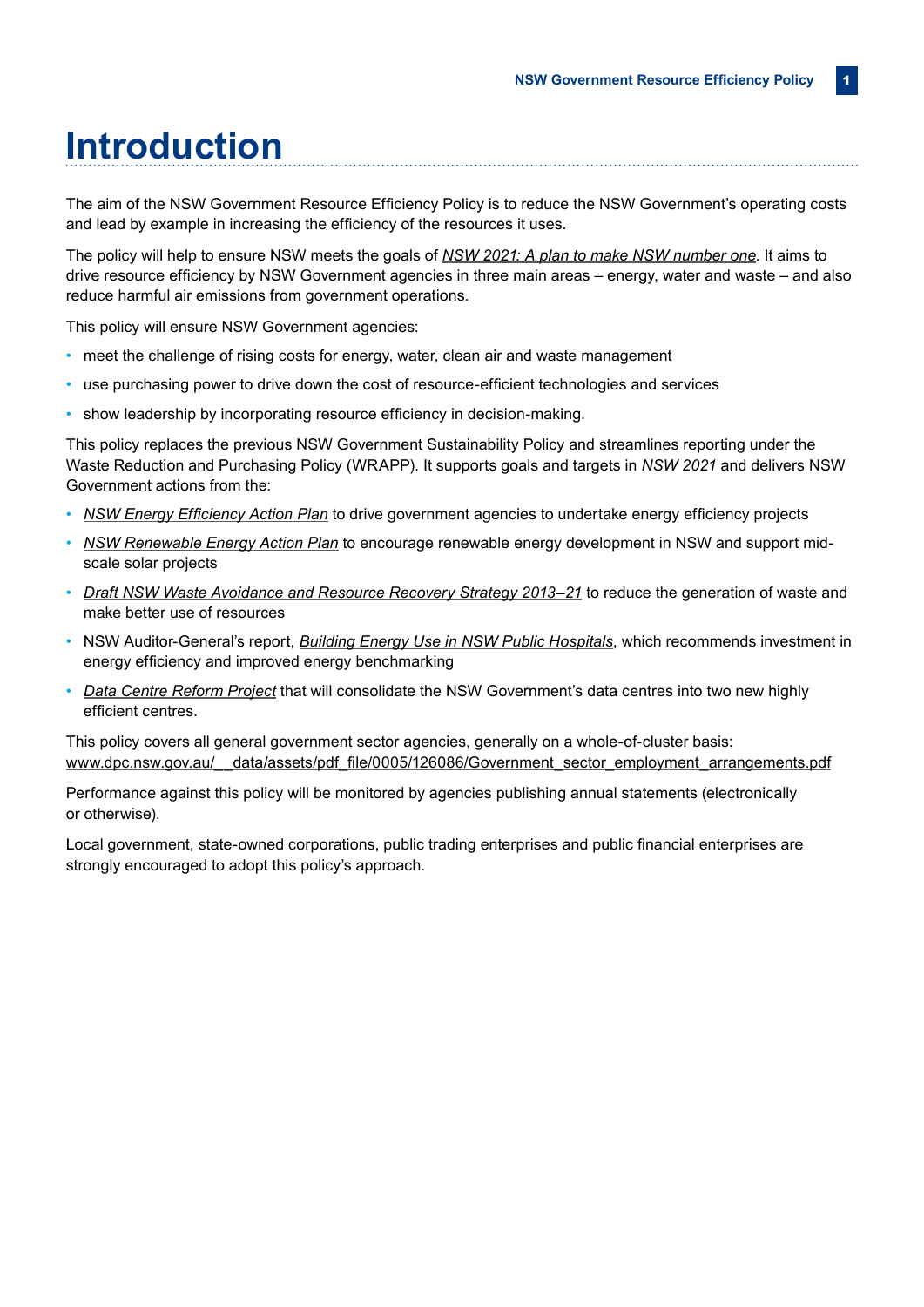### **Overview**

This policy's measures, targets and minimum standards will drive resource efficiency where significant opportunities for savings have been identified for energy, water, waste and clean air.

#### **Energy**

- E1: Targets to undertake energy efficiency projects
- E2: Minimum NABERS Energy ratings for offices and data centres
- E3: Minimum standards for new electrical appliances and equipment
- E4: Minimum standards for new buildings
- E5: Identify and enable solar leasing opportunities
- E6: Minimum fuel efficiency standards for new light vehicles
- E7: Purchase 6% GreenPower

#### **Water**

- W1: Report on water use
- W2: Minimum water standards for office buildings
- W3: Minimum standards for new water-using appliances

#### **Waste**

P1: Report on top three waste streams

#### **Clean air**

- A1: Air emission standards for mobile non-road diesel plant and equipment
- A2: Low-VOC surface coatings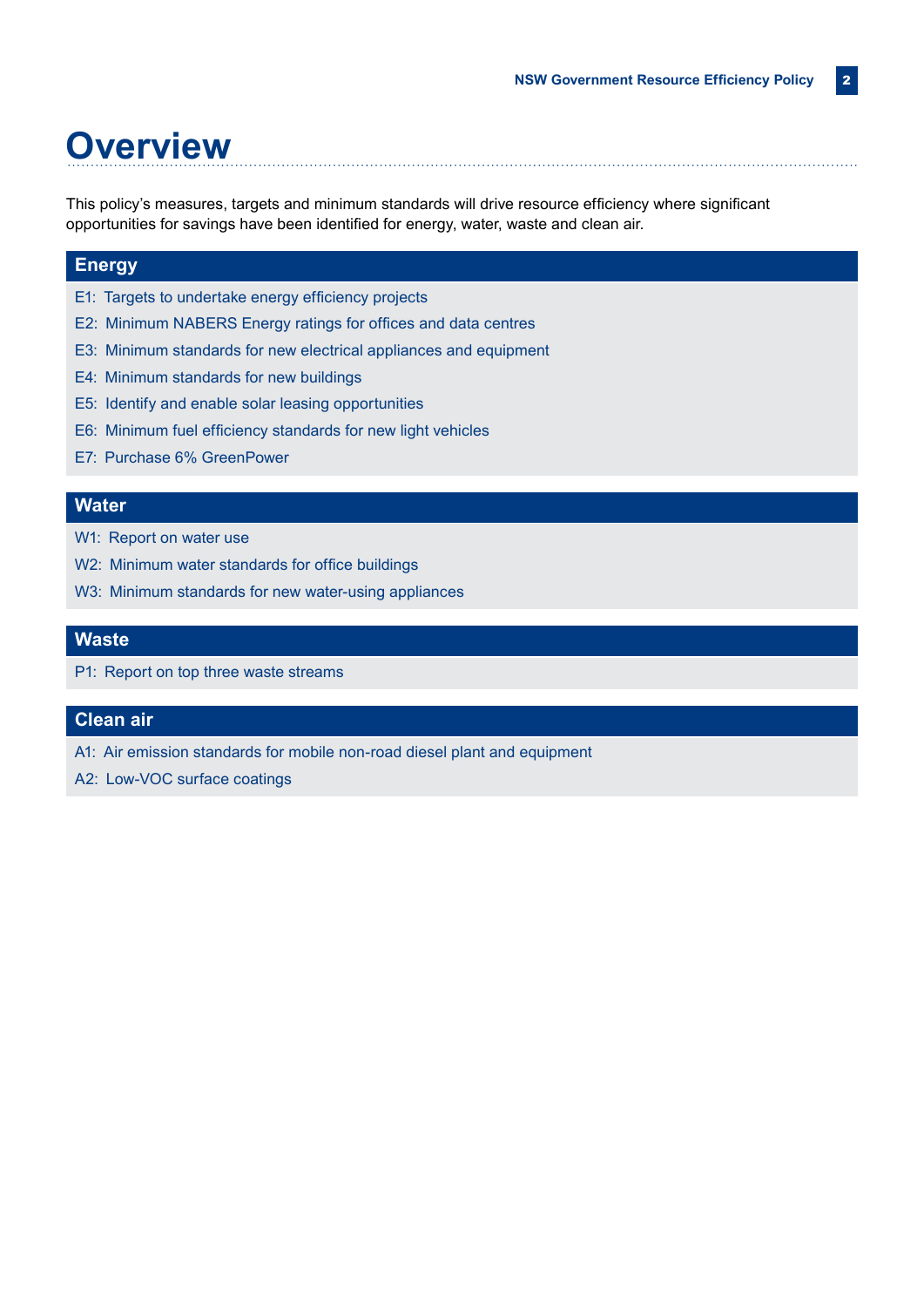

NSW Government agencies own and operate facilities and infrastructure that use more than 1,800 gigawatt hours (GWh) of electricity each year or around 2.6% of NSW electricity sales. In 2012–13, the Government spent more than \$390 million on electricity. Energy efficiency and on-site renewable energy projects can reduce cost pressures associated with the rising costs of energy. The NSW Government will lead by example in adopting costeffective products and services and help make them more available to businesses and the broader community.

#### **E1: Targets to undertake energy efficiency projects**

All clusters will undertake energy efficiency projects at sites representing 90% of their billed energy use by the end of 2023–24, with an interim target of 55% for Health and 40% for other clusters by the end of 2017–18.

| <b>Coverage</b>   | All sites owned or leased by agencies                                                                                                                                                                                                                                                                                                                                                                                                |
|-------------------|--------------------------------------------------------------------------------------------------------------------------------------------------------------------------------------------------------------------------------------------------------------------------------------------------------------------------------------------------------------------------------------------------------------------------------------|
| Implementation    | Clusters will develop plans to identify and prioritise projects to meet the interim and 2024<br>targets.                                                                                                                                                                                                                                                                                                                             |
|                   | Agencies will identify and scope projects to reduce energy bills, including energy efficiency<br>retrofits, energy management and optimisation, demand management, distributed generation<br>or a combination of these types of measures.                                                                                                                                                                                            |
|                   | A project is defined as a measure or series of measures that combine to produce at least<br>10% savings in billed energy use or all measures identified through a full site energy audit<br>that would deliver an internal rate of return of 12% over the life of the project (or lower if<br>specified by the relevant agency). Billed energy use includes electricity usage and capacity<br>charges and natural gas usage charges. |
|                   | Projects undertaken to meet 4.5 Star NABERS Energy ratings under measure E2 and<br>new buildings that are constructed to consume a further 10% less energy than required by<br>measure E4 will be counted as energy efficiency projects towards meeting measure E1.                                                                                                                                                                  |
|                   | The Office of Environment and Heritage will provide a team of energy efficiency specialists<br>to assist agencies with identifying and managing projects, ensuring projects are of a high<br>quality and enabling agencies to have access to the NSW Government's energy efficiency<br>finance facility where required.                                                                                                              |
|                   | The Office of Finance and Services will maintain a pre-qualified tender panel for energy<br>efficiency service providers for use by agencies.                                                                                                                                                                                                                                                                                        |
|                   | Measurement and verification methods used as part of the NSW Energy Savings Scheme<br>and in Energy Performance Contracts may also be used to quantify energy bill savings.                                                                                                                                                                                                                                                          |
|                   | Energy efficiency projects undertaken after 1 July 2012 will be counted towards this target.                                                                                                                                                                                                                                                                                                                                         |
|                   | For this measure, agencies may elect to define 'billed energy use' to exclude energy<br>consumed by:                                                                                                                                                                                                                                                                                                                                 |
|                   | sites that agencies plan to divest from ownership within five years and which they<br>reasonably consider do not have any feasible energy efficiency projects that would deliver<br>a 12% internal rate of return while owned by the NSW Government                                                                                                                                                                                  |
|                   | existing large infrastructure assets where energy efficiency opportunities would only be<br>$\bullet$<br>achievable with significant structural or mechanical works                                                                                                                                                                                                                                                                  |
|                   | leased sites with leases that expire before 1 January 2017 or with lease durations of two<br>years or less.                                                                                                                                                                                                                                                                                                                          |
| <b>Monitoring</b> | Applications for finance will be tracked by the Office of Environment and Heritage. Projects<br>using other funding will be tracked by agencies.                                                                                                                                                                                                                                                                                     |
|                   | Agencies will publish the annual bill savings achieved by energy efficiency projects<br>implemented since July 2012.                                                                                                                                                                                                                                                                                                                 |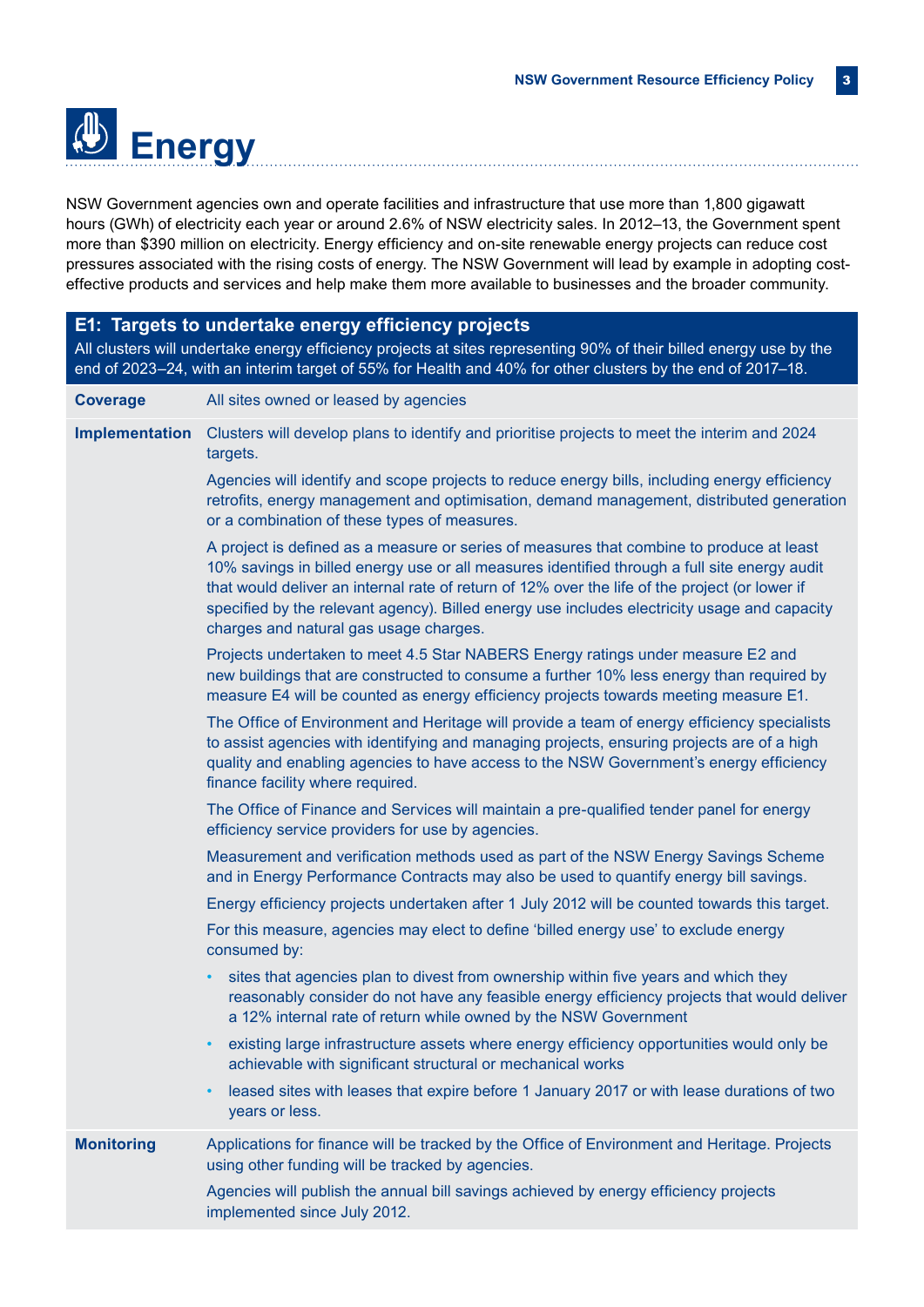#### **E2: Minimum NABERS Energy ratings for offices and data centres**

Large owned and leased office buildings will achieve and maintain a NABERS Energy rating of at least 4.5 stars by June 2017.

All data centres will achieve a minimum infrastructure and IT equipment NABERS Energy rating of 4.5 stars by June 2017.

| <b>Coverage</b>       | Owned and leased office buildings and data centres                                                                                                                                                                                                                                                                                                                                      |
|-----------------------|-----------------------------------------------------------------------------------------------------------------------------------------------------------------------------------------------------------------------------------------------------------------------------------------------------------------------------------------------------------------------------------------|
| <b>Implementation</b> | All office buildings owned by the NSW Government with a net lettable area of over 2000 $m2$<br>will achieve and maintain a NABERS Energy whole building rating of at least 4.5 stars by<br><b>June 2017.</b>                                                                                                                                                                            |
|                       | Where one or more NSW Government agencies occupy a net lettable area of at least<br>2000 m <sup>2</sup> within a single leased office building, the building will achieve a NABERS Energy<br>base or whole building rating of at least 4.5 stars by June 2017.                                                                                                                          |
|                       | Government Property NSW will assist agencies to implement this measure by:                                                                                                                                                                                                                                                                                                              |
|                       | reviewing and updating the green lease toolkit to include provisions to help meet a<br>NABERS Energy tenancy rating of at least 4.5 stars                                                                                                                                                                                                                                               |
|                       | where one or more NSW Government agencies will occupy at least a 2000 m <sup>2</sup> net lettable<br>area within a single leased office building, requiring that all new and renewed leases of at<br>least two years duration include a Green Lease Schedule with a requirement to achieve a<br>NABERS Energy base building or whole building rating of at least 4.5 stars by June 2017 |
|                       | requiring upgrades to tenancy lighting to 7 watts/ $m2$ or better for any leased space that is<br>shown by a Tenancy Lighting Assessment to be over 12 watts/m <sup>2</sup>                                                                                                                                                                                                             |
|                       | managing the assessment of NABERS Energy base building and whole building ratings<br>$\bullet$<br>for office buildings that are owned by the NSW Government                                                                                                                                                                                                                             |
|                       | negotiating Environmental Upgrade Agreements where this is the most cost-effective way<br>to reduce energy consumption and costs within leased properties.                                                                                                                                                                                                                              |
|                       | Where a single agency occupies a net lettable area of at least 2000 m <sup>2</sup> within a leased office<br>building, the occupying agency will:                                                                                                                                                                                                                                       |
|                       | obtain a NABERS Energy tenancy rating for the occupied space within 18 months of first<br>$\bullet$<br>occupancy or by July 2015, whichever is the latter                                                                                                                                                                                                                               |
|                       | achieve and maintain a NABERS Energy tenancy rating of at least 4.5 stars by June 2017<br>٠<br>purchase sufficient GreenPower to achieve and maintain a 4.5 star NABERS Energy<br>tenancy rating if required.                                                                                                                                                                           |
|                       | NABERS ratings will be obtained for data centres that meet the minimum criteria published<br>by the NABERS program (see www.nabers.gov.au/).                                                                                                                                                                                                                                            |
|                       | For centralised data centres, the Office of Finance and Services will provide and maintain a<br>minimum 4.5 star NABERS Energy rating.                                                                                                                                                                                                                                                  |
|                       | For other data centres, agencies will:                                                                                                                                                                                                                                                                                                                                                  |
|                       | obtain and maintain a minimum 4.5 star NABERS Energy rating                                                                                                                                                                                                                                                                                                                             |
|                       | migrate to the Office of Finance and Services centralised data centres where the existing<br>data centre's energy rating cannot be improved to meet 4.5 stars.                                                                                                                                                                                                                          |
|                       | Agencies with large portfolios of other building types are encouraged to develop their own<br>energy performance benchmarking system to help improve energy management practices.                                                                                                                                                                                                       |
| <b>Monitoring</b>     | The Office of Environment and Heritage will collate and maintain a record of NABERS<br>ratings of government-owned and tenanted buildings and data centres.<br>Government Property NSW or the agency, where relevant, will update NABERS Energy                                                                                                                                         |
|                       | ratings if there has been a change in the estimated rating or it has been three years since the<br>last accredited NABERS Energy rating.                                                                                                                                                                                                                                                |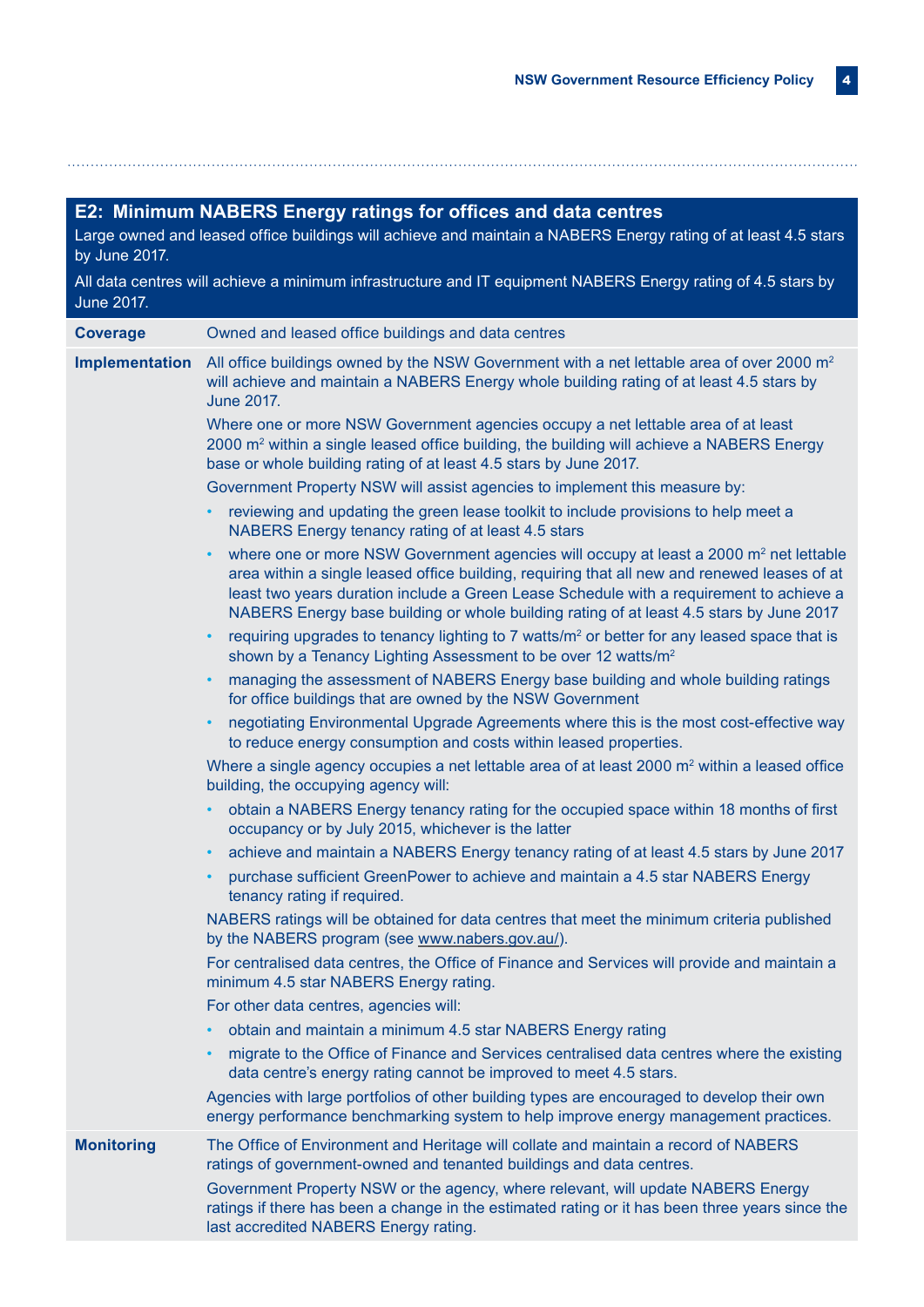#### **E3: Minimum standards for new electrical appliances and equipment**

All new electrical equipment purchased by government must be at least the market average star rating. In categories where no star ratings are available, equipment purchased should be recognised as high efficiency either by being ENERGY STAR® accredited, in a high efficiency band under Australian Standards or being above-average efficiency of Greenhouse and Energy Minimum Standards (GEMS) registered products.

| <b>Coverage</b>   | All agencies                                                                                                                                                                                                                                                                                                                                                                                                                                                                                                                                                                                                                                                                                                                                                                                                                                                                                                                                                                                                                                                                                                                                                                                                                                                                                                                                                                                                                                                                                                                                                                                                                       |
|-------------------|------------------------------------------------------------------------------------------------------------------------------------------------------------------------------------------------------------------------------------------------------------------------------------------------------------------------------------------------------------------------------------------------------------------------------------------------------------------------------------------------------------------------------------------------------------------------------------------------------------------------------------------------------------------------------------------------------------------------------------------------------------------------------------------------------------------------------------------------------------------------------------------------------------------------------------------------------------------------------------------------------------------------------------------------------------------------------------------------------------------------------------------------------------------------------------------------------------------------------------------------------------------------------------------------------------------------------------------------------------------------------------------------------------------------------------------------------------------------------------------------------------------------------------------------------------------------------------------------------------------------------------|
| Implementation    | Appliances and equipment purchased in the following categories with star ratings under the<br>Greenhouse and Energy Minimum Standards (GEMS) will be at least the following:<br>refrigerators $-2$ stars<br>$\bullet$<br>clothes dryers $-2.5$ stars<br>$\bullet$<br>washing machines - 3 stars<br>٠<br>dishwashers $-4$ stars<br>$\bullet$<br>pool pumps - 5 stars<br>$\bullet$<br>fridge/freezers $-2.5$ stars<br>$\bullet$<br>freezers $-2.5$ stars<br>air-to-air heat pumps and air conditioners - 3.5 stars if less than 4kW and 2.5 stars if<br>$\bullet$<br>greater than 4kW<br>televisions $-4$ stars (Tier 2 rating).<br>$\bullet$<br>Equipment in the following categories will be endorsed as being high efficiency rating under<br><b>ENERGY STAR<sup>®</sup></b> in Australia:<br>computers (i.e. desktops, notebooks and tablets, workstations, small-scale servers and<br>thin clients)<br>printers<br>٠<br>fax machines<br>$\bullet$<br>photocopiers<br>٠<br>DVD players.<br>$\bullet$<br>Equipment in the following categories will meet the definition of 'high efficiency' under<br><b>Greenhouse and Energy Minimum Standards:</b><br>refrigerated commercial display cabinets - AS1731.14<br>$\bullet$<br>distribution transformers - AS2374.1.2<br>electric motors - AS1359.5<br>$\bullet$<br>external power supplies - AS4879.2.<br>$\bullet$<br>Equipment in the following categories will meet the following performance benchmarks:<br>air-cooled liquid chilling packages - IPLV of 4.5<br>٠<br>water-cooled liquid chilling packages - IPLV of 9<br>٠<br>closed-control air conditioners - AEER of 3.2 |
| <b>Monitoring</b> | Star rating benchmarks will be evaluated on a two-year cycle to track market improvements.                                                                                                                                                                                                                                                                                                                                                                                                                                                                                                                                                                                                                                                                                                                                                                                                                                                                                                                                                                                                                                                                                                                                                                                                                                                                                                                                                                                                                                                                                                                                         |
|                   | Agencies will publish an annual statement on their compliance with these standards.                                                                                                                                                                                                                                                                                                                                                                                                                                                                                                                                                                                                                                                                                                                                                                                                                                                                                                                                                                                                                                                                                                                                                                                                                                                                                                                                                                                                                                                                                                                                                |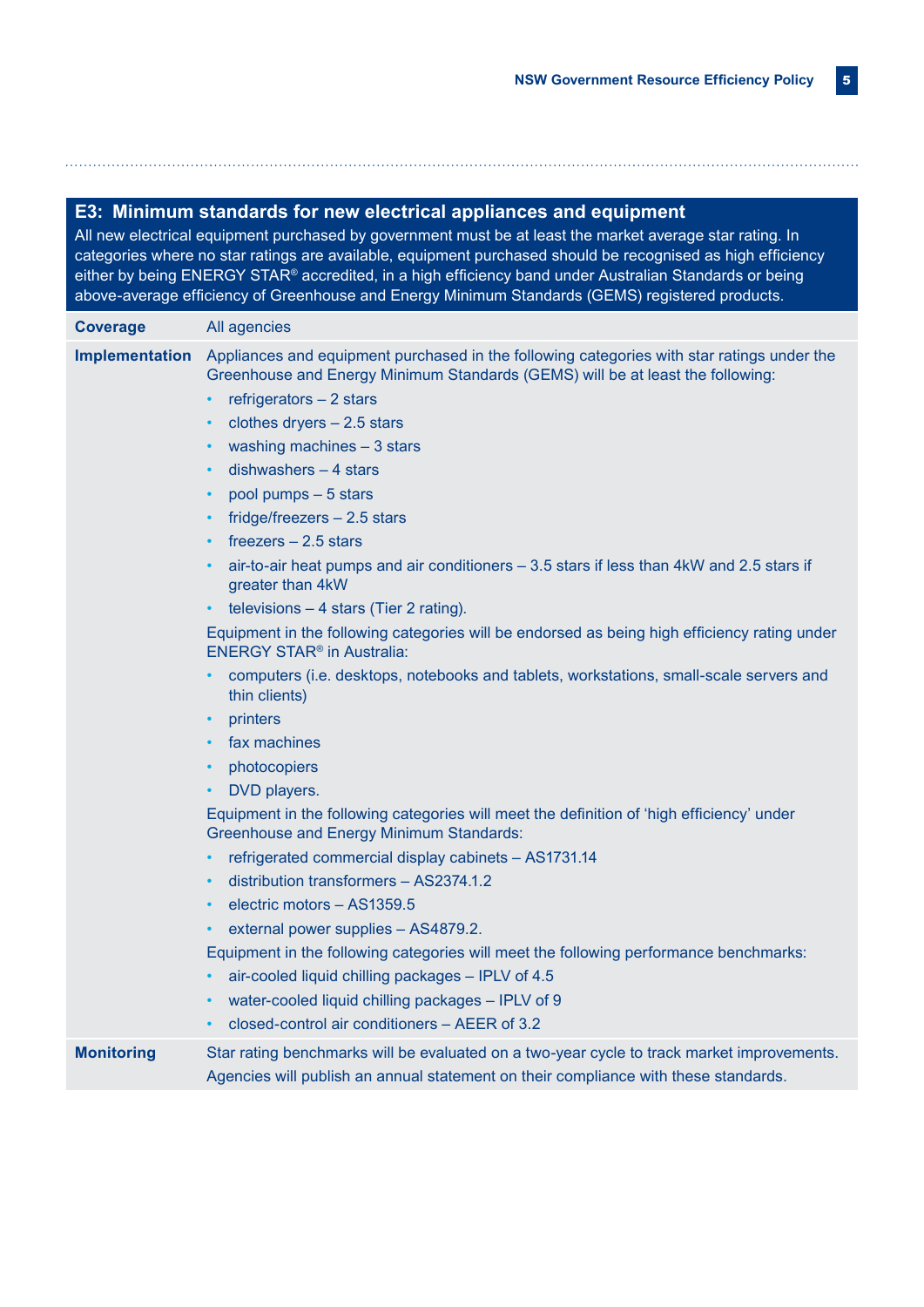#### **E4: Minimum standards for new buildings**

All new office buildings and fitouts will be designed and built to a predicted performance of at least 4.5 stars NABERS Energy rating.

For other building types, new facilities with project costs over \$10 million should be designed and built so that energy consumption is predicted to be at least 10% lower than if built to minimum compliance with National Construction Code requirements.

| <b>Coverage</b>       | All construction projects initiated from January 2015                                                                                                                                                                                                                |
|-----------------------|----------------------------------------------------------------------------------------------------------------------------------------------------------------------------------------------------------------------------------------------------------------------|
| <b>Implementation</b> | Government Property NSW will collaborate with agencies in the development of<br>specifications for fitout lighting.                                                                                                                                                  |
|                       | Agencies will incorporate the new minimum standards into contract specifications for new<br>building projects.                                                                                                                                                       |
|                       | If agencies wish to use their predicted NABERS Energy rating to promote their building<br>design on a commercial basis, they will enter into a NABERS Commitment Agreement (see<br>www.nabers.gov.au/).                                                              |
|                       | Where a building complies with the National Construction Code using a 'deemed to satisfy'<br>approach, agencies will develop a range of design initiatives that would be sufficient to meet<br>the 10% benchmark based on a typical building design.                 |
|                       | In building types where specialist equipment typically consumes more than 10% of energy<br>demand, the baseline energy use should be limited to lighting, space heating and cooling, hot<br>water, domestic and commercial appliances and on-site energy generation. |
|                       | Where an agency has developed an energy performance benchmarking system for their<br>facilities, this may be used in place of the National Construction Code benchmark.                                                                                              |
| <b>Monitoring</b>     | The Office of Environment and Heritage, in consultation with Government Property NSW, will<br>maintain a record of NABERS ratings of office buildings and tenancy fitouts constructed by<br>Government.                                                              |
|                       | Agencies will publish an annual statement outlining how the minimum standard is being<br>incorporated into their construction specifications.                                                                                                                        |
|                       |                                                                                                                                                                                                                                                                      |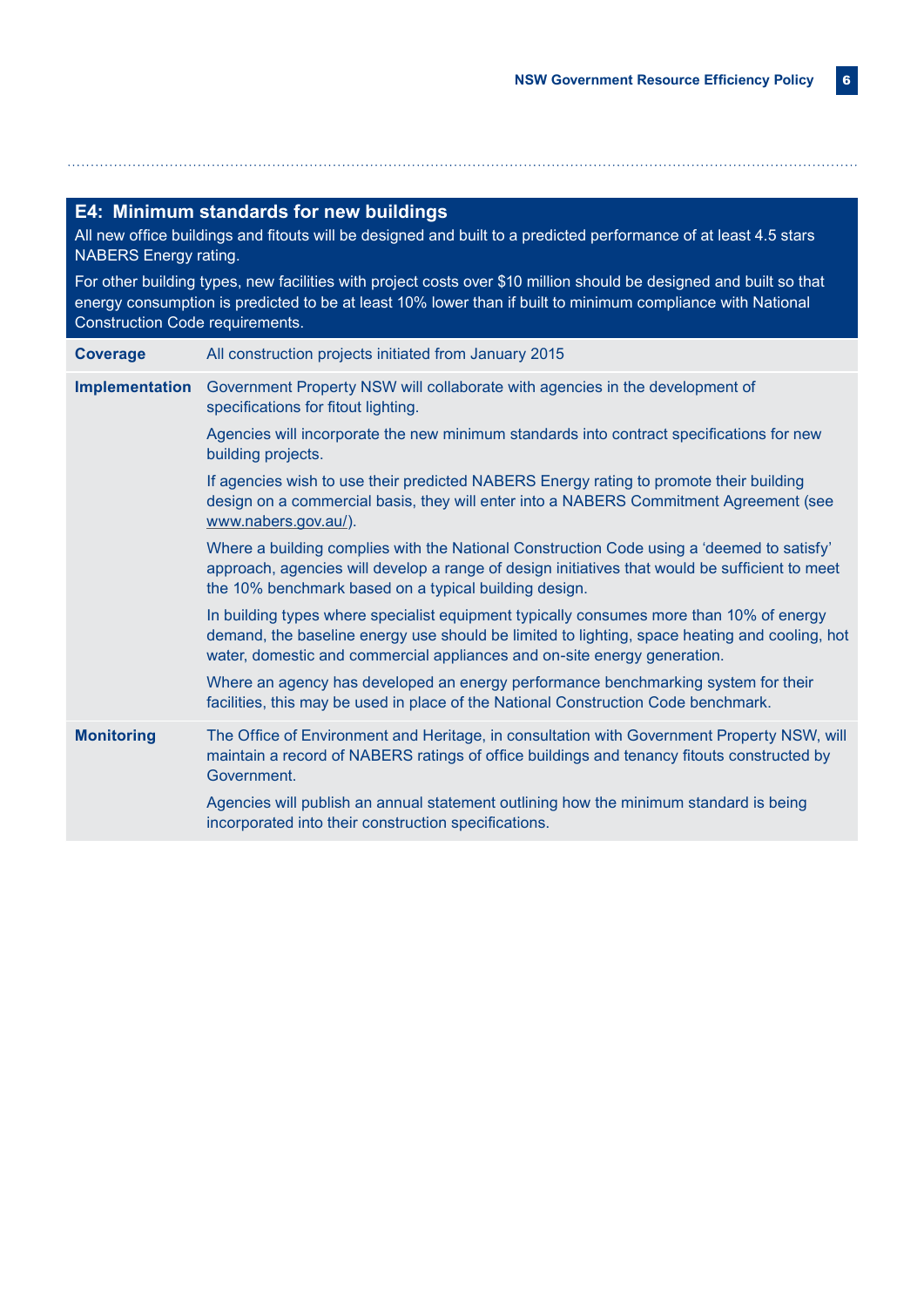|                       | E5: Identify and enable solar leasing opportunities<br>Small government sites will self-assess their suitability for solar leasing by July 2015.                                                                                                   |
|-----------------------|----------------------------------------------------------------------------------------------------------------------------------------------------------------------------------------------------------------------------------------------------|
| <b>Coverage</b>       | All agencies                                                                                                                                                                                                                                       |
| <b>Implementation</b> | Each site on Contract 776 - Supply of Electricity - Small Sites will self-assess the suitability<br>for solar leasing. Suitability is determined by the following factors:                                                                         |
|                       | sites that are likely to be owned or leased by the Government for the next 10 years (to<br>ensure a minimum lease term)                                                                                                                            |
|                       | sites that are operational throughout daylight hours for at least 45 weeks of the year (to<br>maximise the use of electricity on-site)                                                                                                             |
|                       | sites with at least 100 m <sup>2</sup> of unshaded, northerly aspect roof (to ensure there is sufficient<br>$\bullet$<br>space for a solar PV system with a 10 kWp capacity)                                                                       |
|                       | sites with average electricity consumption greater than 45 MWh per annum (to ensure that<br>$\bullet$<br>solar PV systems are designed to deliver around 30% of the site's annual consumption).                                                    |
|                       | The Office of Environment and Heritage will send agencies a shortlist of small sites that<br>consume more than 45 MWh by October 2014.                                                                                                             |
|                       | The Department of Education and Communities and Office of Environment and Heritage will<br>develop a supply panel contract for solar leasing by July 2015.                                                                                         |
|                       | Agencies will collate a list of their sites suitable for solar leasing and provide this to the Office<br>of Environment and Heritage by July 2015.                                                                                                 |
|                       | The Office of Environment and Heritage will publish a list of all suitable sites and relevant<br>contacts by October 2015. This list will be accompanied with guidance to assist agencies to<br>assess market offers.                              |
|                       | The installation of solar PV systems is voluntary. Agencies may choose whether to engage a<br>solar leasing or Power Purchase Agreement provider to install a solar PV system through an<br>outright purchase or not to install a solar PV system. |
|                       | Agencies are encouraged to identify energy efficiency opportunities at sites before the<br>capacity of a solar PV system is determined.                                                                                                            |
| <b>Monitoring</b>     | Agencies will provide a list of suitable sites to the Office of Environment and Heritage by<br><b>July 2015.</b>                                                                                                                                   |
|                       | From October 2015, agencies will publish a list of implemented solar PV projects and any<br>new solar PV opportunities identified on an annual basis.                                                                                              |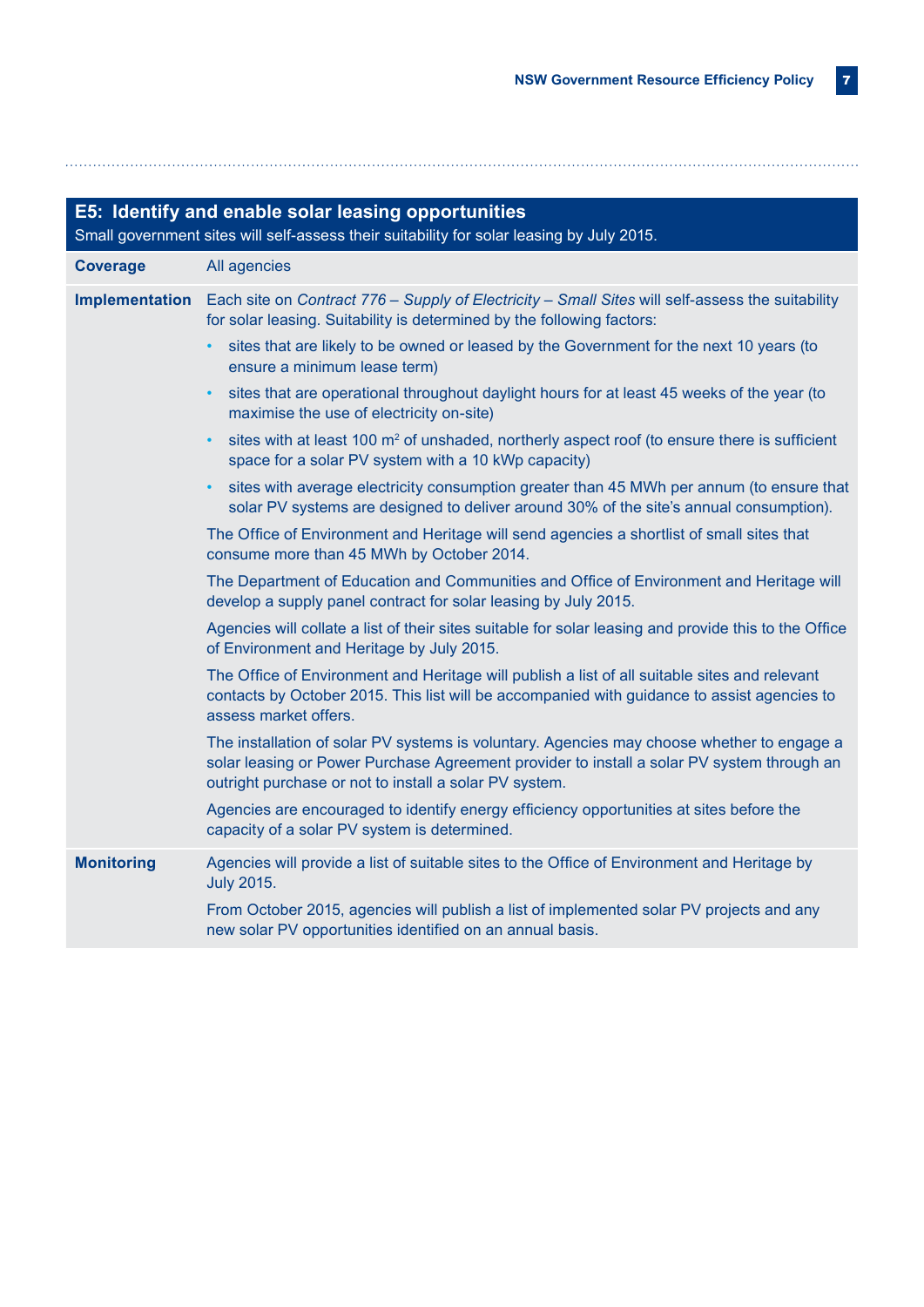| E6: Minimum fuel efficiency standards for new light vehicles<br>Improve minimum fuel efficiency standards for new light vehicles so that the average NSW Government<br>purchase is at least the market average fuel efficiency by vehicle category by July 2017. |                                                                                                                                                                                                                                                                                                                                                                                                                                     |
|------------------------------------------------------------------------------------------------------------------------------------------------------------------------------------------------------------------------------------------------------------------|-------------------------------------------------------------------------------------------------------------------------------------------------------------------------------------------------------------------------------------------------------------------------------------------------------------------------------------------------------------------------------------------------------------------------------------|
| <b>Coverage</b>                                                                                                                                                                                                                                                  | All vehicles owned or leased by agencies, excluding novated lease vehicles                                                                                                                                                                                                                                                                                                                                                          |
| <b>Implementation</b>                                                                                                                                                                                                                                            | State Fleet will amend the pre-qualification criteria in Supply of Motor Vehicles to NSW<br>Government (SCM0653) each year to improve fuel efficiency by reducing the maximum<br>allowable gram of greenhouse gas per kilometre (gCO <sub>2</sub> /km) for each light vehicle category.<br>State Fleet will publish minimum standards for each vehicle category to enable other<br>organisations to adopt NSW Government standards. |
| <b>Monitoring</b>                                                                                                                                                                                                                                                | Average fuel efficiency of new light vehicles purchased by the NSW Government<br>(in gCO <sub>2</sub> /km) is recorded by the Federal Chamber of Automotive Industries and published<br>by the National Transport Centre on an annual basis.                                                                                                                                                                                        |
|                                                                                                                                                                                                                                                                  | Agencies not using the standard contract will publish an annual statement on their<br>compliance with these standards.                                                                                                                                                                                                                                                                                                              |

| E7: Purchase 6% GreenPower<br>Purchase a minimum of 6% GreenPower. |                                                                                                                                                                                                                                                        |  |
|--------------------------------------------------------------------|--------------------------------------------------------------------------------------------------------------------------------------------------------------------------------------------------------------------------------------------------------|--|
| <b>Coverage</b>                                                    | All general government sector agencies except NSW Local Health Districts                                                                                                                                                                               |  |
|                                                                    | <b>Implementation</b> The Office of Finance and Services will negotiate contract specifications to purchase<br>accredited GreenPower for Contract 776 – Supply of Electricity – Small Sites and<br>Contract 777 - Supply of Electricity - Large Sites. |  |
|                                                                    | Where agencies purchase electricity outside Contracts 776 and 777, specifications to<br>purchase a minimum of 6% GreenPower are to be applied.                                                                                                         |  |
| <b>Monitoring</b>                                                  | The Office of Finance and Services will provide data to the Office of Environment and<br>Heritage and agencies on total GreenPower purchased by agencies.                                                                                              |  |
|                                                                    | Agencies not using government contracts for electricity will report on the percentage of<br>GreenPower purchased.                                                                                                                                      |  |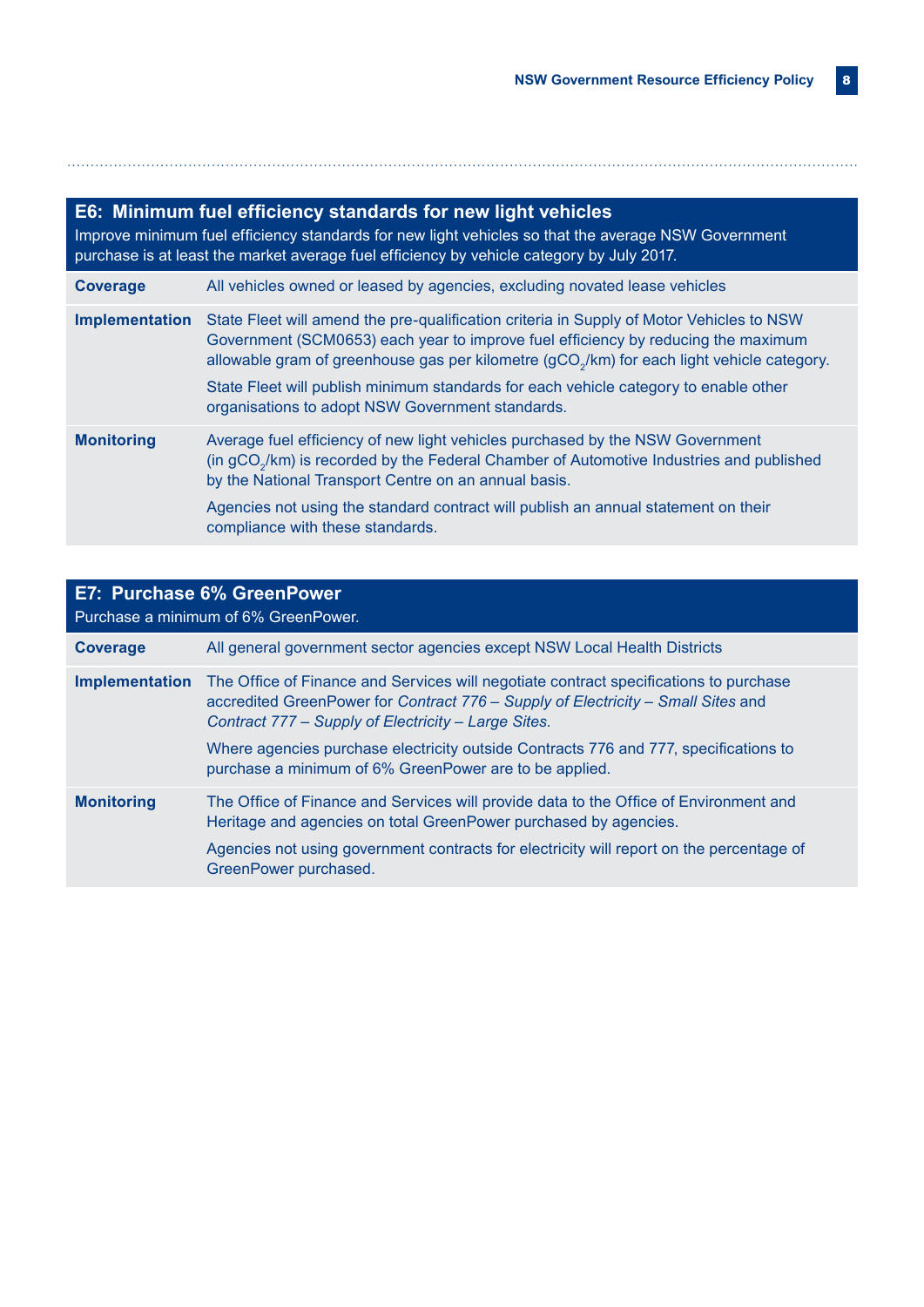

The NSW Government is estimated to use at least 17 billion litres of water each year.**\*** By installing efficient water infrastructure and appliances, the NSW Government can become more resilient to future water shortages, while leading by example in the procurement of water-efficient products. Encouraging reporting on water use and setting minimum standards for buildings and appliances will ensure the NSW Government is playing its part in securing the state's water resources.

| <b>W1: Report on water use</b><br>All agencies will report on water use. |                                                                                                                                                                                                                                                                                                                                                                                                                                                                                                                                                                                                   |
|--------------------------------------------------------------------------|---------------------------------------------------------------------------------------------------------------------------------------------------------------------------------------------------------------------------------------------------------------------------------------------------------------------------------------------------------------------------------------------------------------------------------------------------------------------------------------------------------------------------------------------------------------------------------------------------|
| <b>Coverage</b>                                                          | All agencies                                                                                                                                                                                                                                                                                                                                                                                                                                                                                                                                                                                      |
| Implementation                                                           | Agencies will report on water use where data is available from agency-held accounts.<br>All agencies will provide the Office of Environment and Heritage with water meter numbers<br>from NSW Government-owned sites in Sydney, the Hunter and the Central Coast.<br>The Office of Environment and Heritage will work with water companies to gather consistent<br>information available on water use in these areas to inform water consumption baseline<br>information for each cluster.<br>Agencies are encouraged to identify and implement specific actions to reduce annual water<br>usage. |
| <b>Monitoring</b>                                                        | After July 2014, agencies will report annual water use data sourced by the Office of<br><b>Environment and Heritage.</b>                                                                                                                                                                                                                                                                                                                                                                                                                                                                          |

| W2: Minimum water standards for office buildings<br>All new and refurbished owned office buildings and leased office buildings with a net lettable area of over<br>2000 m <sup>2</sup> will achieve a whole building NABERS Water rating of 4 stars where cost-effective. |                                                                                                                                                                                                                                                                                                                                                                                     |
|---------------------------------------------------------------------------------------------------------------------------------------------------------------------------------------------------------------------------------------------------------------------------|-------------------------------------------------------------------------------------------------------------------------------------------------------------------------------------------------------------------------------------------------------------------------------------------------------------------------------------------------------------------------------------|
| <b>Coverage</b>                                                                                                                                                                                                                                                           | All owned and leased office buildings                                                                                                                                                                                                                                                                                                                                               |
| <b>Implementation</b>                                                                                                                                                                                                                                                     | Agencies will incorporate minimum water performance standards into contract specifications<br>for the construction of new office buildings and refurbishment projects of existing office<br>buildings with a net lettable area of over 2000 m <sup>2</sup> to meet a 4 star NABERS Water rating,<br>where cost-effective.                                                           |
|                                                                                                                                                                                                                                                                           | Government Property NSW will require all new and renewed leases of at least two years<br>duration where the NSW Government occupies at least 2000 $m2$ net lettable area to include<br>a Green Lease Schedule that requires an annual NABERS Water rating. The Green Lease<br>Schedule will also include a target to achieve a 4 star NABERS Water rating where cost-<br>effective. |
|                                                                                                                                                                                                                                                                           | For the purposes of this measure, refurbishment projects only include projects where the<br>majority of water-consuming building plant (e.g. cooling towers) and bathroom fixtures<br>(e.g. toilets) will be replaced.                                                                                                                                                              |
| <b>Monitoring</b>                                                                                                                                                                                                                                                         | The Office of Environment and Heritage will maintain a record of NABERS Water ratings in<br>consultation with Government Property NSW for owned and leased office buildings.                                                                                                                                                                                                        |

\* 2011–12 data reported by budget-dependent agencies in the Online System for Comprehensive Reporting (OSCAR) with gaps estimated by the Office of Environment and Heritage.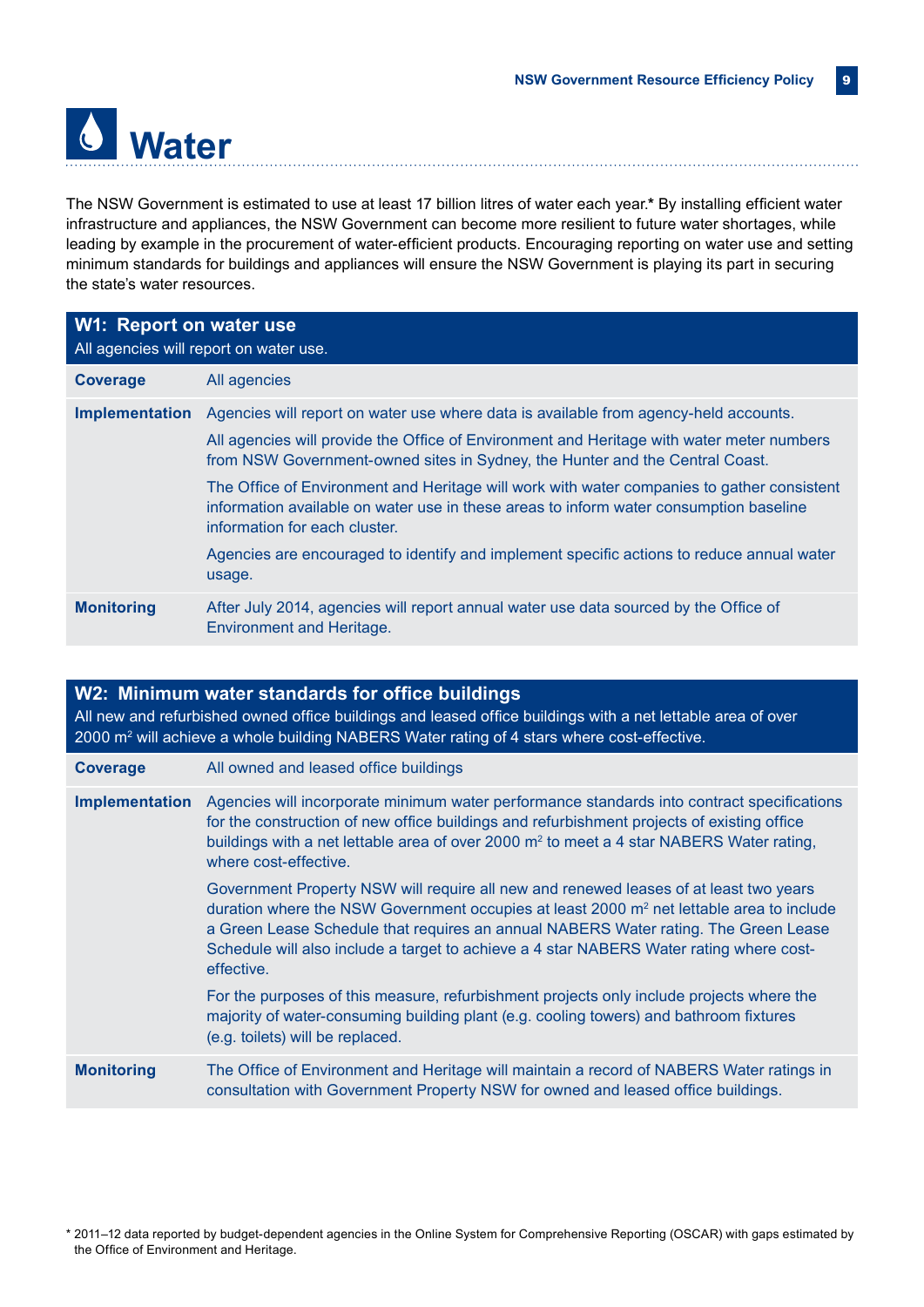| W3: Minimum standards for new water-using appliances<br>All new water-using appliances, shower heads, taps and toilets purchased by agencies must be at least the<br>average WELS star rating by product type. |                                                                                                                                                                             |
|----------------------------------------------------------------------------------------------------------------------------------------------------------------------------------------------------------------|-----------------------------------------------------------------------------------------------------------------------------------------------------------------------------|
| <b>Coverage</b>                                                                                                                                                                                                | All agencies                                                                                                                                                                |
| <b>Implementation</b>                                                                                                                                                                                          | The Office of Finance and Services will update specifications in standard supplier contracts<br>in NSW ProcurePoint.                                                        |
|                                                                                                                                                                                                                | Appliances and equipment in the following categories with star ratings under the Water<br>Efficiency Labelling Scheme (WELS) must have at least the following star ratings: |
|                                                                                                                                                                                                                | showerheads – 3 stars<br>$\bullet$                                                                                                                                          |
|                                                                                                                                                                                                                | toilets and urinals $-4$ stars                                                                                                                                              |
|                                                                                                                                                                                                                | washing machines $-4$ stars                                                                                                                                                 |
|                                                                                                                                                                                                                | dishwashers $-4$ stars<br>$\bullet$                                                                                                                                         |
|                                                                                                                                                                                                                | taps and flow controllers $-4.5$ stars.                                                                                                                                     |
|                                                                                                                                                                                                                | Star rating benchmarks will be evaluated over a two-year cycle to ensure the policy keeps<br>pace with market improvements.                                                 |
| <b>Monitoring</b>                                                                                                                                                                                              | Agencies will publish a report annually on performance against these standards.                                                                                             |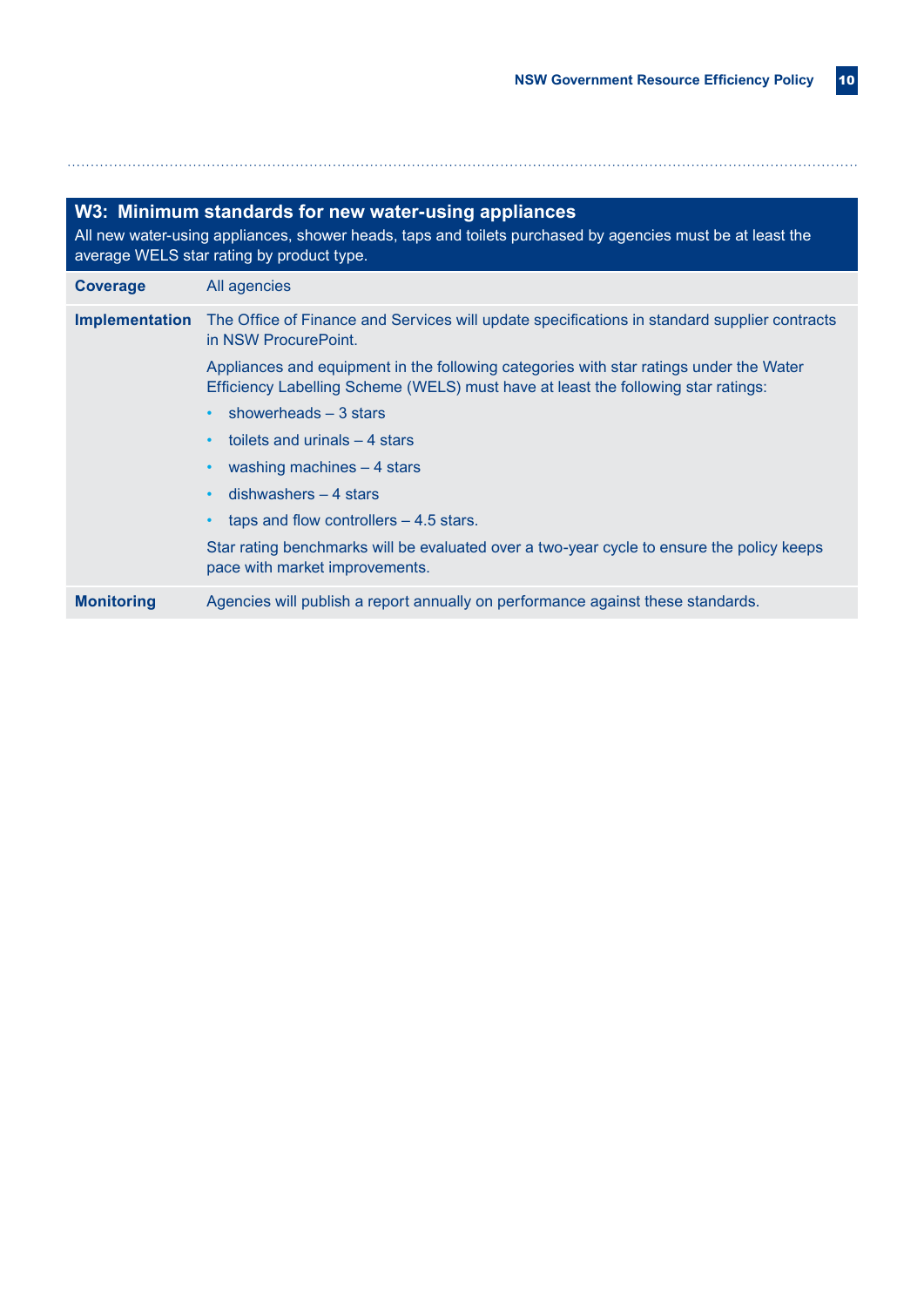

The NSW Government sent almost 3 million tonnes of waste to landfill in 2010–11. Diverting waste from landfill delivers savings of at least \$120 per tonne in the Sydney Metropolitan Area.\* Annual reporting of waste to landfill will help save the government money through encouraging strategies to reduce waste volumes and costs and encourage improved recycling practices across all waste streams.

| P1: Report on top three waste streams<br>All agencies will report on their top three waste streams by total volume and by total cost. |                                                                                                                                                                                                                                                                                                                    |
|---------------------------------------------------------------------------------------------------------------------------------------|--------------------------------------------------------------------------------------------------------------------------------------------------------------------------------------------------------------------------------------------------------------------------------------------------------------------|
| <b>Coverage</b>                                                                                                                       | All agencies                                                                                                                                                                                                                                                                                                       |
| <b>Implementation</b>                                                                                                                 | Agencies will source information on their top three waste streams by volume and total cost<br>from their waste contractors where reliable data is available. Financial year 2013–14 is to be<br>used as the baseline year to acknowledge inclusion of reporting on new waste streams.                              |
|                                                                                                                                       | Agencies are encouraged to continually improve their waste efficiency through:                                                                                                                                                                                                                                     |
|                                                                                                                                       | using the integrated waste management contracts<br>$\bullet$                                                                                                                                                                                                                                                       |
|                                                                                                                                       | creating an agency-specific waste reduction plan to target key waste streams that can be<br>$\bullet$<br>reduced or redirected from landfill                                                                                                                                                                       |
|                                                                                                                                       | improving separation of recyclable materials out of the general waste stream (e.g.<br>$\bullet$<br>organics, clean natural excavated material)                                                                                                                                                                     |
|                                                                                                                                       | introducing paper reduction targets and electronic file management systems<br>$\bullet$                                                                                                                                                                                                                            |
|                                                                                                                                       | recycling waste products where there is access to a national voluntary stewardship<br>$\bullet$<br>scheme.                                                                                                                                                                                                         |
|                                                                                                                                       | Agencies are encouraged to help drive growth and innovation in the market for recycled and<br>sustainably sourced material by purchasing:                                                                                                                                                                          |
|                                                                                                                                       | construction materials with recycled content to comply with relevant Environment<br>$\bullet$<br>Protection Authority exemptions and reference design specifications for re-use (such as<br>the specifications from the Institute of Public Works Engineering Australia for pavements,<br>earthworks and drainage) |
|                                                                                                                                       | copy, stationery and print publication paper with post-consumer recycled content as<br>$\bullet$<br>defined under AS14021 or certified as lifecycle carbon reduced under the National<br><b>Carbon Offset standard</b>                                                                                             |
|                                                                                                                                       | non-recycled paper from sustainable sources accredited under the PEFC, FSC or<br>$\bullet$<br>equivalent.                                                                                                                                                                                                          |
| <b>Monitoring</b>                                                                                                                     | Agencies will publish an annual statement including the volume disposed and expenditure on<br>disposal of their top three waste streams and a comparison with the previous three years.                                                                                                                            |

<sup>\*</sup> Estimated savings are based on the Waste and Environment Levy for the Sydney Metropolitan Area and Extended Regulated Area which is \$120.90 per tonne for 2014–15 and do not include gate charges. The levy for the Regional Regulated Area is \$64.50 per tonne for 2014–15.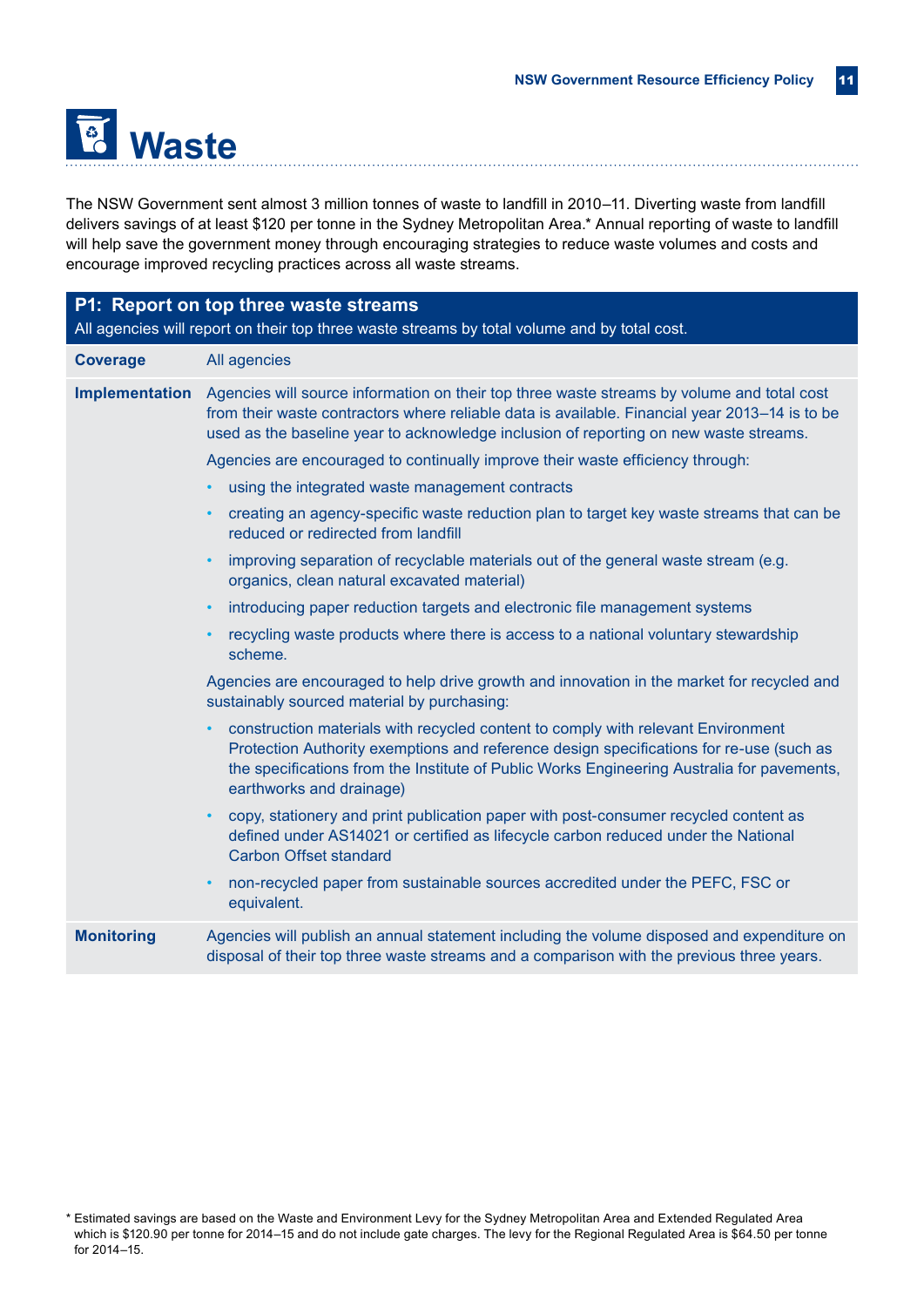

The annual health cost of air pollution in the Sydney Greater Metropolitan Region has been estimated at \$4.7 billion or \$893 per head of population.**\*** Diesel and volatile organic compound (VOC) emissions contribute significantly to air pollution in NSW and there are major health and economic gains to be made from their reduction. This policy uses targeted procurement standards to assist in reducing emissions and improving air quality.

|                                   | A1: Air emission standards for mobile non-road diesel plant and equipment<br>Contractor-supplied and government-purchased equipment will comply with EU or US EPA standards.                                                                                                                                                 |
|-----------------------------------|------------------------------------------------------------------------------------------------------------------------------------------------------------------------------------------------------------------------------------------------------------------------------------------------------------------------------|
| <b>Coverage</b>                   | All agencies purchasing, leasing or contracting non-road diesel plant and equipment                                                                                                                                                                                                                                          |
| <b>Implementation</b> Applies to: |                                                                                                                                                                                                                                                                                                                              |
|                                   | mobile non-road diesel plant and equipment with engines greater than 19 kW<br>$\bullet$                                                                                                                                                                                                                                      |
|                                   | all mobile non-road diesel plant and equipment purchased by agencies from January<br>$\bullet$<br>2015                                                                                                                                                                                                                       |
|                                   | procurement of contractor-supplied and leased mobile non-road diesel plant and<br>$\bullet$<br>equipment from December 2015.                                                                                                                                                                                                 |
|                                   | For contractor-supplied and leased plant and equipment:                                                                                                                                                                                                                                                                      |
|                                   | procurement contracts requiring the use of mobile non-road diesel plant and equipment<br>will require reporting of engine conformity with relevant United States Environmental<br>Protection Agency (US EPA), European Union (EU) or equivalent emission standards and<br>the fitting of any exhaust after-treatment devices |
|                                   | the tender selection process will incorporate a weighting for air-emission standards in<br>$\bullet$<br>conjunction with other environmental considerations to ensure it is factored into the<br>selection process and apply a consistent weighting to preference the lowest emission<br>engines.                            |
|                                   | For equipment purchased by agencies from 1 January 2015 to 31 December 2017, minimum<br>performance standards for new mobile non-road diesel plant and equipment ordered must<br>be at least:                                                                                                                                |
|                                   | US EPA Tier 3 or EU Stage IIIA compliant for engines 19 to 560 kW (see Appendix 2)<br>$\bullet$                                                                                                                                                                                                                              |
|                                   | US EPA Tier 2 or EU Stage II compliant for engines greater than 560 kW (Appendix 2).<br>$\bullet$                                                                                                                                                                                                                            |
|                                   | From 1 January 2018, the minimum performance standard for newly manufactured mobile<br>non-road diesel plant and equipment must be:                                                                                                                                                                                          |
|                                   | US EPA Tier 4 or EU Stage IV (Appendix 2) compliant (Appendix 2).<br>$\bullet$                                                                                                                                                                                                                                               |
|                                   | The Office of Finance and Services will update standard contract specifications for sub-<br>contractors and lease agreements and specifications for products purchased through<br>ProcurePoint by 1 January 2015.                                                                                                            |
|                                   | Where goods are high value and purchased through another route other than ProcurePoint,<br>agencies will apply the same minimum standards from 1 January 2015.                                                                                                                                                               |
|                                   | Agencies will incorporate new standard specifications in contracts using sub-contractors or<br>when mobile non-road diesel plant and equipment is leased.                                                                                                                                                                    |
|                                   | Details of US emission standards: www.dieselnet.com/standards/us/nonroad.php                                                                                                                                                                                                                                                 |
|                                   | Details of EU emission standards: www.dieselnet.com/standards/eu/nonroad.php                                                                                                                                                                                                                                                 |
| <b>Monitoring</b>                 | Agencies will publish an annual statement outlining how their specifications comply with the<br>standard.                                                                                                                                                                                                                    |

\* *[Health Costs of Air Pollution in the Greater Sydney Metropolitan Region](http://www.environment.nsw.gov.au/resources/aqms/airpollution05623.pdf),* Department of Environment and Conservation NSW, November 2005.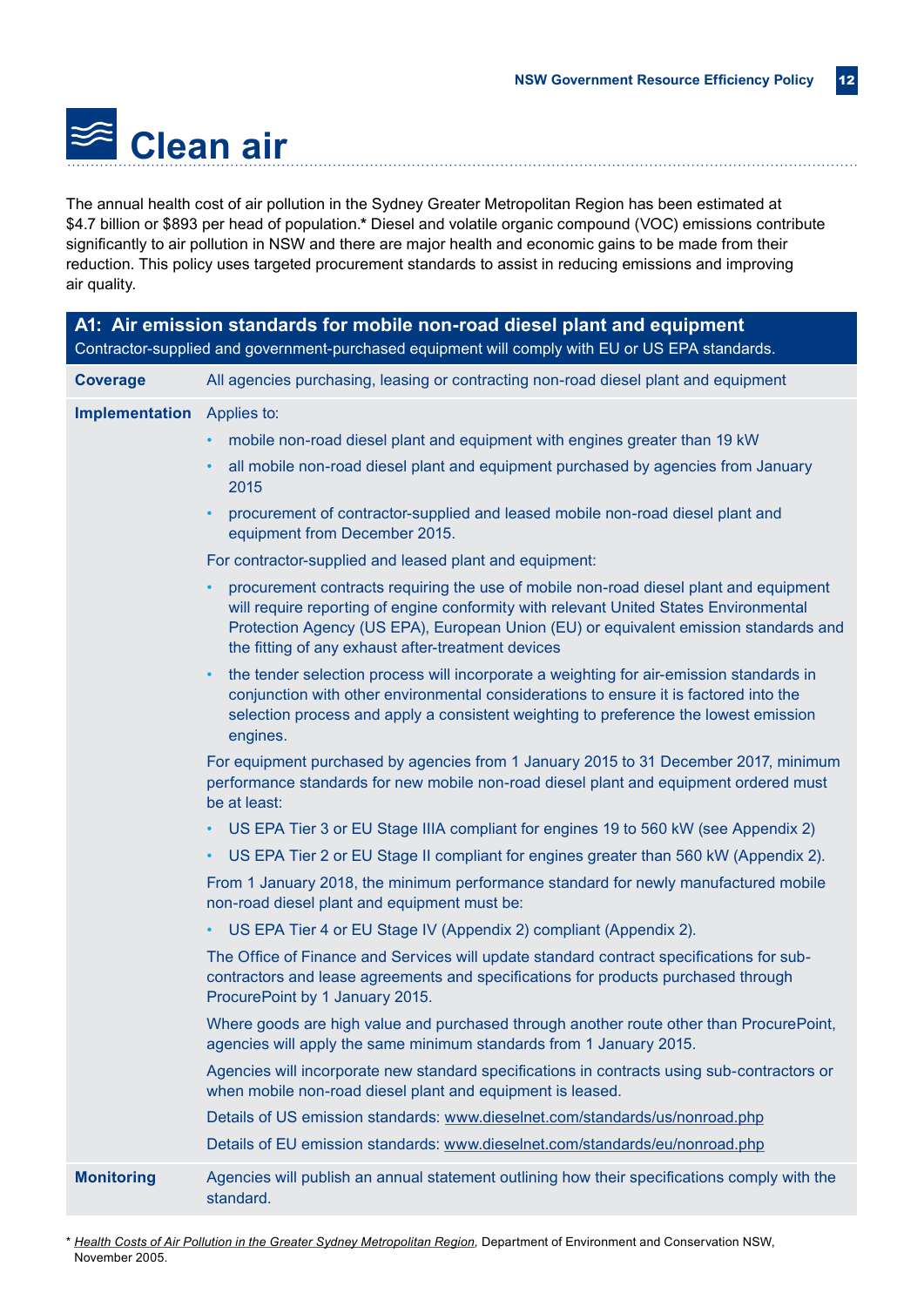| A2: Low-VOC surface coatings<br>All surface coatings will comply with the Australian Paint Approval Scheme (APAS) where fit for purpose. |                                                                                                                                               |  |  |  |  |  |
|------------------------------------------------------------------------------------------------------------------------------------------|-----------------------------------------------------------------------------------------------------------------------------------------------|--|--|--|--|--|
| <b>Coverage</b>                                                                                                                          | All agencies                                                                                                                                  |  |  |  |  |  |
| <b>Implementation</b>                                                                                                                    | Agencies will update standard contract specifications for sub-contractors for work that<br>requires use of general purpose surface coatings.  |  |  |  |  |  |
|                                                                                                                                          | The Office of Finance and Services will update specifications for general purpose surface<br>coating products purchased through ProcurePoint. |  |  |  |  |  |
|                                                                                                                                          | Details of Australian Paint Approval Scheme (APAS): www.apas.gov.au/index.asp                                                                 |  |  |  |  |  |
|                                                                                                                                          | Details of APAS Volatile Organic Compounds Limits available in APAS document D181:<br>www.apas.gov.au/PDFs/D181.pdf                           |  |  |  |  |  |
| <b>Monitoring</b>                                                                                                                        | Agencies will publish an annual statement outlining how their specifications comply with the<br>standard.                                     |  |  |  |  |  |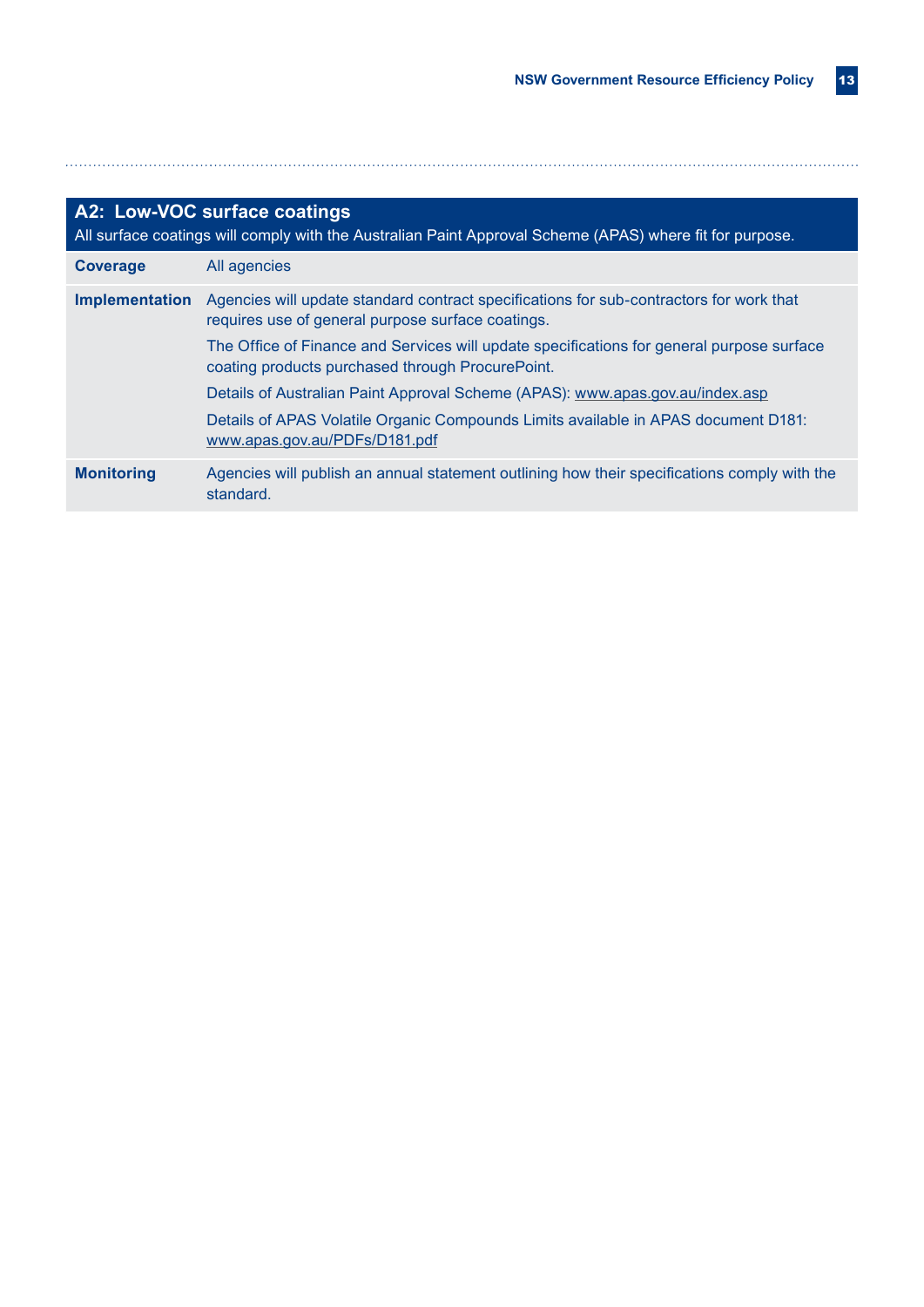# **Reporting**

#### Data collection

Where general government sector agencies use government contracts, the Office of Finance and Services will work with suppliers to provide this data directly to agencies and the Office of Environment and Heritage on an annual basis. This includes data from the following contracts:

- electricity consumption for small sites under *Contract 776* and large sites under *Contract 777*
- natural gas consumption under *Contract 4000* and LPG consumption for non-automotive uses under *Contract 349*
- integrated waste management under *Contract 9698*.

Agencies will be required to provide the Office of Environment and Heritage with data where they do not use standard contracts.

#### Annual reporting

General government sector agencies will report performance against this policy by publishing financial year data annually. This may be through existing reporting channels, such as agency websites, ProcurePoint or e-Tendering. The Office of Environment and Heritage will publish collated agency data online. This publication may function as agencies' public reporting channel.

Specific measures to be reported against are:

- total electricity consumption and total gas consumption and expenditure, including a comparison with the previous three years
- number of energy efficiency projects undertaken during the reporting year and the estimated annual bill savings (E1)
- total potable water consumption and expenditure, including a comparison with the previous three years (W1) once data is available
- top three waste streams by volume or top three waste streams by cost of disposal (P1) over the past three years.

Reporting under this policy will replace the current Waste Reduction and Purchasing Policy (WRAPP) reporting requirements.

Agencies will also publish a statement of compliance with the procurement standards set out in this policy (i.e. E2, E3, E4, E5, E6, E7, W2, W3, A1 and A2). Any instances of non-compliance should be noted and explained.

#### Whole-of-government performance review

The Office of Environment and Heritage will coordinate the delivery of this policy and review whole-of-government progress every two years. The review will also identify if there are particular challenges in implementing the policy and whether the targets and minimum standards require review.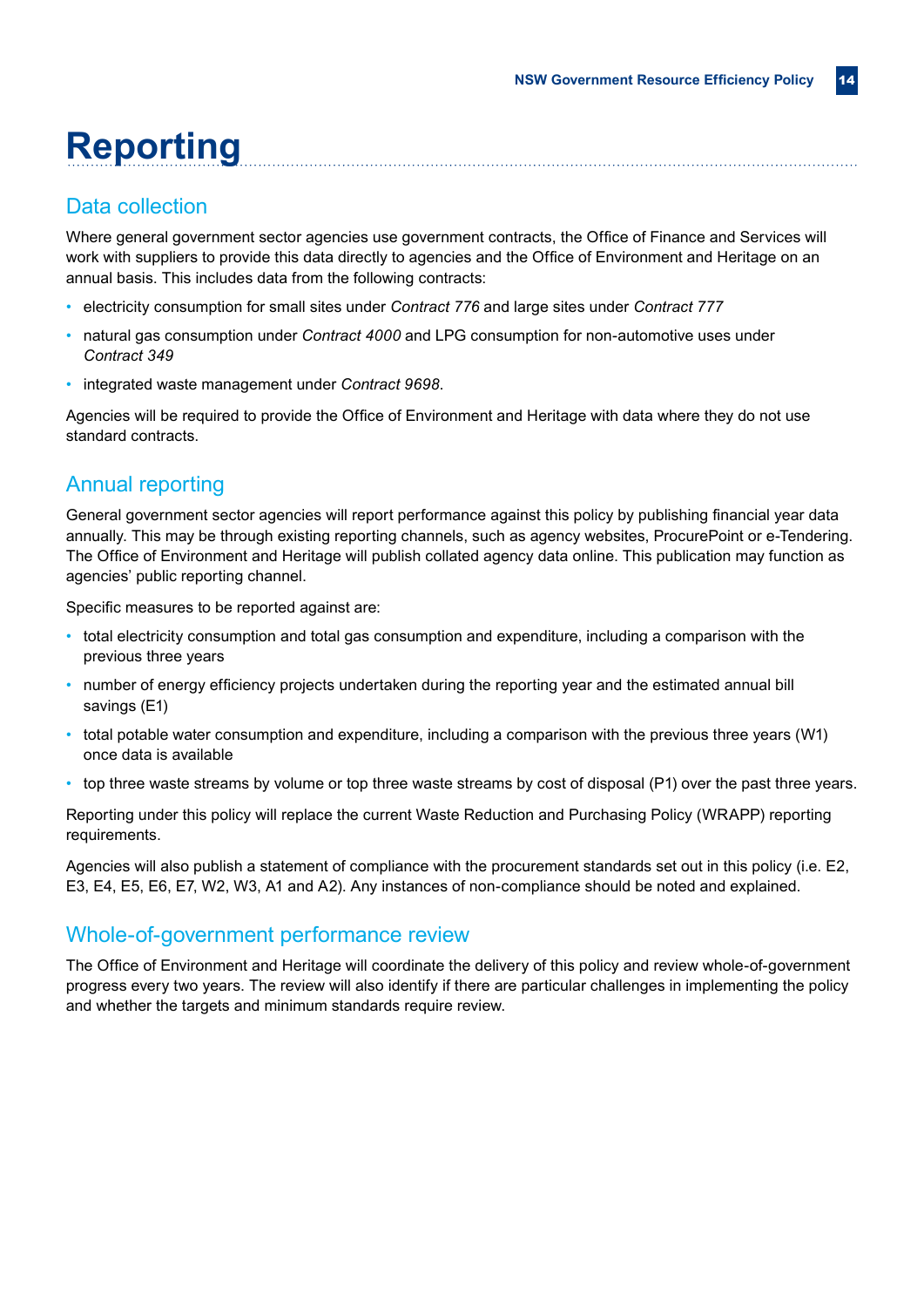### **Appendix 1: Glossary**

| <b>Term</b>                           | <b>Definition</b>                                                                                                                                                                                                                                                                                                                                                                                                                                                                                                                                                                        |
|---------------------------------------|------------------------------------------------------------------------------------------------------------------------------------------------------------------------------------------------------------------------------------------------------------------------------------------------------------------------------------------------------------------------------------------------------------------------------------------------------------------------------------------------------------------------------------------------------------------------------------------|
| Agencies                              | Also known as NSW public sector entities. Includes NSW Government departments and<br>other statutory bodies who represent and form part of the Crown, excluding state-owned<br>corporations.                                                                                                                                                                                                                                                                                                                                                                                             |
| Base building                         | Refers to the part of a multi-tenant building that directly serves and affects all tenants.<br>The base building normally includes the building's primary structure; the building envelope<br>(roof and facade) in whole or part; public circulation and fire egress (lobbies, corridors,<br>elevators and public stairs); and primary mechanical and supply systems (electricity,<br>heating and air conditioning, telephone, water supply, drainage, gas, etc.) up to the point of<br>contact with individual occupant spaces.                                                         |
| Cluster                               | An aggregation of agencies or NSW Public entities. For detail of NSW Government<br>clusters see: www.dpc.nsw.gov.au/ data/assets/pdf file/0005/126086/Government<br>sector_employment_arrangements.pdf                                                                                                                                                                                                                                                                                                                                                                                   |
| Energy star rating                    | Energy star ratings are available for a range of domestic appliances, including<br>dishwashers, freezers and washing machines.                                                                                                                                                                                                                                                                                                                                                                                                                                                           |
|                                       | The star rating of an appliance is determined from the energy consumption and size of<br>the product. These values are measured under Australian Standards which define test<br>procedures for measuring energy consumption and minimum energy performance criteria.<br>Appliances must meet these criteria before they can be granted an Energy Rating Label.                                                                                                                                                                                                                           |
| Environmental<br>Upgrade<br>Agreement | An Environmental Upgrade Agreement (EUA) is a finance model for businesses to make<br>environmental improvements to existing commercial, industrial, strata scheme and large<br>multi-unit residential buildings in NSW. A finance provider lends funds to a building owner<br>for water, energy and other environmental upgrades and this low-risk loan is repaid<br>through a local council charge on the land. Tenants of commercial buildings can be asked<br>to contribute to the costs. However, these additional costs must be offset by their reduced<br>energy and water bills. |
| Green lease                           | A 'green lease' is a lease between the landlord and tenant which aims to ensure that the<br>ongoing use and operation of the building minimises environmental impacts.                                                                                                                                                                                                                                                                                                                                                                                                                   |
|                                       | A green lease is different from conventional leases in that it incorporates ecologically<br>sustainable development (ESD) principles. These provide a framework under which both<br>landlord and tenant can achieve and maintain energy efficiency and other sustainability<br>goals throughout the lease term.                                                                                                                                                                                                                                                                          |
| GreenPower                            | GreenPower is a government accreditation program that enables energy providers to<br>purchase renewable energy on your behalf. When you choose to buy a GreenPower<br>product, customers pay an additional charge which is invested in the renewable<br>energy sector.                                                                                                                                                                                                                                                                                                                   |
| <b>NABERS</b>                         | The National Australian Built Environment Rating System (NABERS) is a rating system<br>that measures the environmental performance of Australian buildings, tenancies and<br>homes. NABERS measures the energy efficiency, water usage, waste management and<br>indoor environmental quality of a building or tenancy and its impact on the environment.                                                                                                                                                                                                                                 |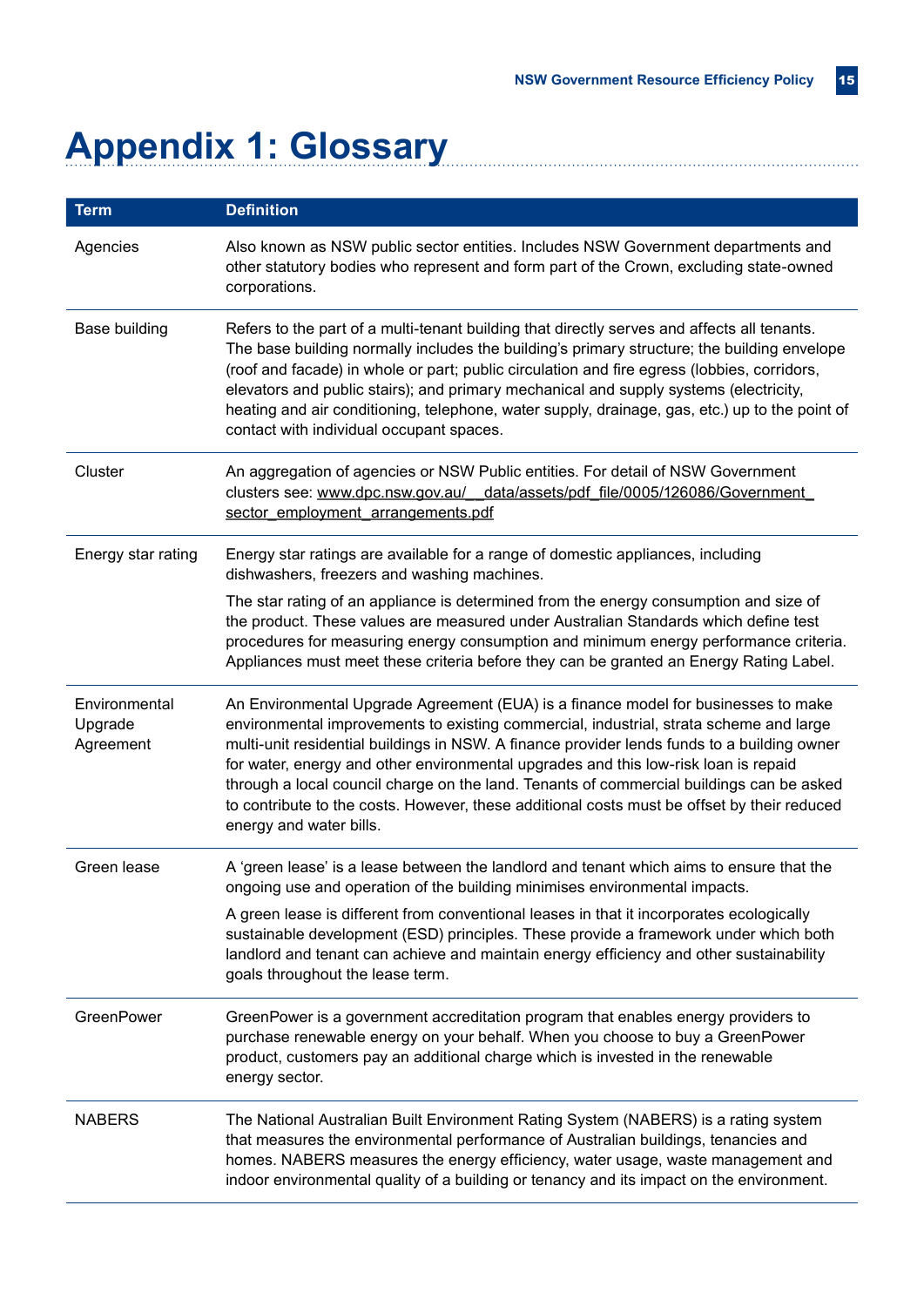| <b>Term</b>         |                                                                                                                                                                                                                                                                                                                   |
|---------------------|-------------------------------------------------------------------------------------------------------------------------------------------------------------------------------------------------------------------------------------------------------------------------------------------------------------------|
|                     | <b>Definition</b>                                                                                                                                                                                                                                                                                                 |
| <b>ProcurePoint</b> | The NSW Government's electronic system for purchasers and suppliers available to all<br>agencies and managed by the Office of Finance and Services.                                                                                                                                                               |
| <b>Site</b>         | A 'site' refers to premises at which a NSW Government agency pays for stationary energy<br>(electricity or natural gas).                                                                                                                                                                                          |
| Solar leasing       | 'Solar leasing' refers to the leasing of solar photovoltaic (PV) panels for the purposes of<br>on-site electricity generation to meet energy needs.                                                                                                                                                               |
| Water star rating   | A 'water star rating' is a rating achieved under WELS, Australia's water efficiency<br>labelling scheme, that requires certain products to be registered and labelled with their<br>water efficiency in accordance with the standard set under the national Water Efficiency<br>Labelling and Standards Act 2005. |
| WRAPP               | The Waste Reduction and Purchasing Policy introduced by the NSW Government in<br>July 1995. The policy requires all NSW Government agencies, except state-owned<br>corporations, to adopt and report on environmentally responsible waste reduction and<br>purchasing practices.                                  |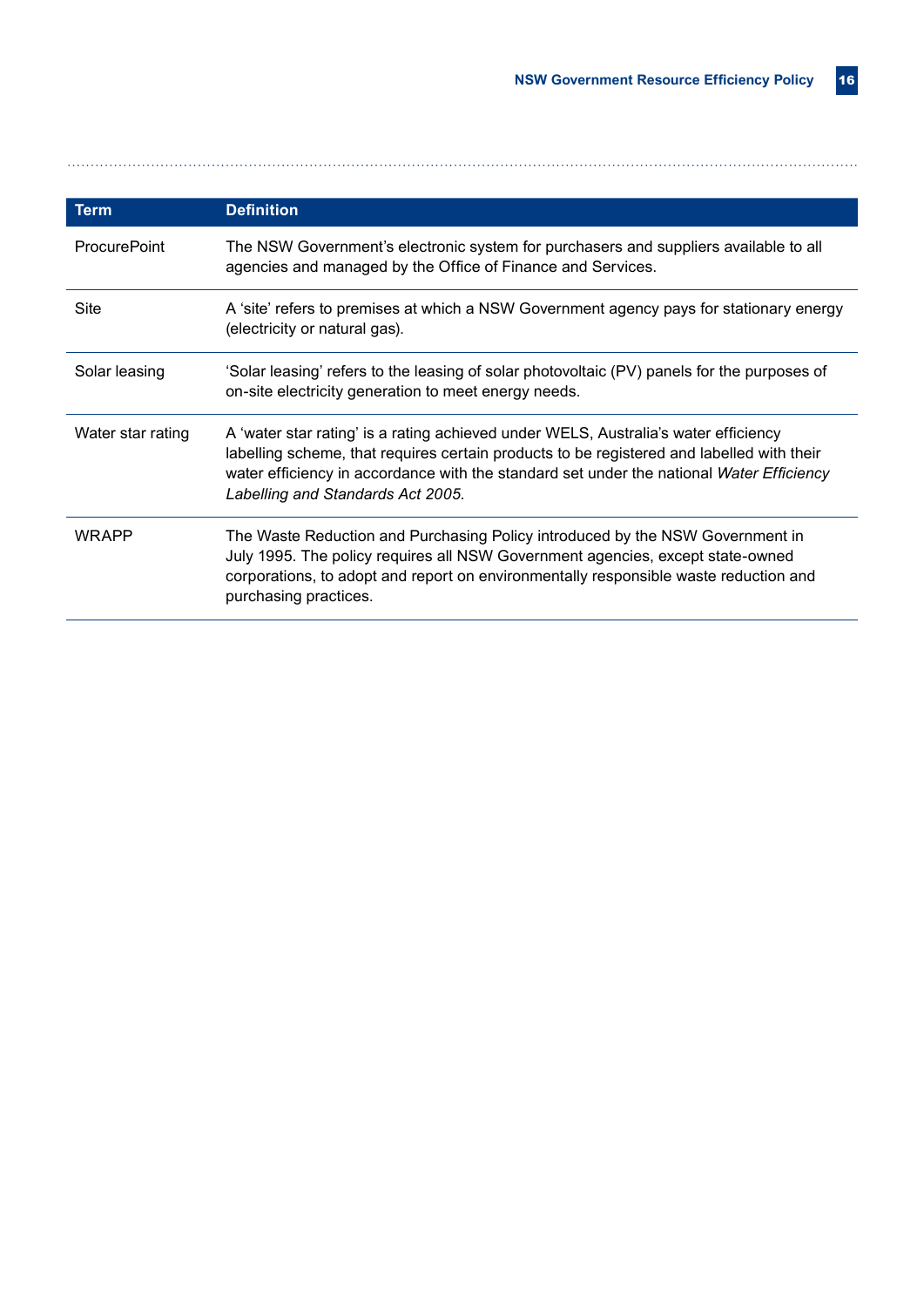### **Appendix 2: Clean air emission standards**

The tables below describe the emission standards for non-road diesel engines related to A1.

#### US EPA Standards

| Tier 2                                                           |           |                  |                   |                   |                   | Category of engine power - hp (kW) |                     |               |               |                     |
|------------------------------------------------------------------|-----------|------------------|-------------------|-------------------|-------------------|------------------------------------|---------------------|---------------|---------------|---------------------|
| <b>Emission limit (g/kWhr)</b>                                   | 11<br>(8) | $\geq 11$<br>(8) | $\geq$ 25<br>(19) | $\geq 50$<br>(37) | $\geq 75$<br>(56) | $\geq 100$<br>(75)                 | $\geq 175$<br>(130) | ≥300<br>(225) | ≥600<br>(450) | $\geq 750$<br>(560) |
| Carbon monoxide (CO)                                             | 8         | 6.6              | 5.5               | 5                 | 5                 | 5                                  | 3.5                 | 3.5           | 3.5           | 3.5                 |
| Hydrogen chloride and<br>nitrogen dioxide (HCI+NO <sub>v</sub> ) | 7.5       | 7.5              | 7.5               | 7.5               | 7.5               | 6.6                                | 6.6                 | 6.4           | 6.4           | 6.4                 |
| Particulate matter (PM)                                          | 0.8       | 0.8              | 0.6               | 0.4               | 0.4               | 0.3                                | 0.2                 | 0.2           | 0.2           | 0.2                 |

| <b>Tier 3</b>                                                    | Category of engine power - hp (kW) |                   |                    |                     |                     |               |                     |  |  |
|------------------------------------------------------------------|------------------------------------|-------------------|--------------------|---------------------|---------------------|---------------|---------------------|--|--|
| <b>Emission limit (g/kWhr)</b>                                   | $\geq 50$<br>(37)                  | $\geq 75$<br>(56) | $\geq 100$<br>(75) | $\geq$ 175<br>(130) | $\geq 300$<br>(225) | ≥600<br>(450) | $\geq 750$<br>(560) |  |  |
| Carbon monoxide (CO)                                             | 5                                  | 5                 | 5                  | 3.5                 | 3.5                 | 3.5           | 3.5                 |  |  |
| Hydrogen chloride and<br>nitrogen dioxide (HCl+NO <sub>v</sub> ) | 4.7                                | 4.7               | 4                  | 4                   | 4                   |               | 6.4                 |  |  |
| Particulate matter (PM)                                          | 0.4                                | 0.4               | 0.3                | 0.2                 | 0.2                 | 0.2           | 0.2                 |  |  |

#### EU Standards

| <b>Stage IIIA</b>                                                |               |           | Category of engine power - kw |           |            |
|------------------------------------------------------------------|---------------|-----------|-------------------------------|-----------|------------|
| <b>Emission limit (g/kWhr)</b>                                   | $≥18*$        | $\geq$ 37 | ≥56                           | $\geq 75$ | $\geq$ 130 |
| Carbon monoxide (CO)                                             | $5.5^{\circ}$ | 5         |                               | 5         | 3.5        |
| Hydrogen chloride and<br>nitrogen dioxide (HCl+NO <sub>x</sub> ) | 7.5           | 4.7       | 4.7                           | 4         |            |
| Particulate matter (PM)                                          | 0.6           | 0.4       | 0.5                           | 0.3       | 0.2        |

| <b>Stage IIIB</b>                                                |        |           | Category of engine power - kw |           |            |
|------------------------------------------------------------------|--------|-----------|-------------------------------|-----------|------------|
| <b>Emission limit (g/kWhr)</b>                                   | $≥18*$ | $\geq$ 37 | $\geq 56$                     | $\geq 75$ | $\geq 130$ |
| Carbon monoxide (CO)                                             | n/a    | 5         | 5                             | 5         | 5          |
| Hydrogen chloride and<br>nitrogen dioxide (HCl+NO <sub>x</sub> ) | n/a    | 4.7       | n/a                           | n/a       | n/a        |
| Particulate matter (PM)                                          | n/a    | 0.025     | 0.025                         | 0.025     | 0.025      |
| Hydrogen chloride (HCI)                                          | n/a    | n/a       | 0.19                          | 0.19      | 0.19       |
| Nitrogen dioxide (NO <sub>v</sub> )                              | n/a    | n/a       | 3.3                           | 3.3       | ົ          |

| <b>Stage IV</b>                | Category of engine power - kw |           |           |           |       |  |  |  |
|--------------------------------|-------------------------------|-----------|-----------|-----------|-------|--|--|--|
| <b>Emission limit (g/kWhr)</b> | $≥18$                         | $\geq 37$ | $\geq 56$ | $\geq 75$ | ≥130  |  |  |  |
| Carbon monoxide (CO)           | n/a                           | n/a       | 5         | 5         | 3.5   |  |  |  |
| Particulate matter (PM)        | n/a                           | n/a       | 0.4       | 0.4       | 0.4   |  |  |  |
| Hydrogen chloride (HCI)        | n/a                           | n/a       | 0.19      | 0.19      | 0.19  |  |  |  |
| Nitrogen dioxide $(NO_x)$      | n/a                           | n/a       | 0.025     | 0.025     | 0.025 |  |  |  |